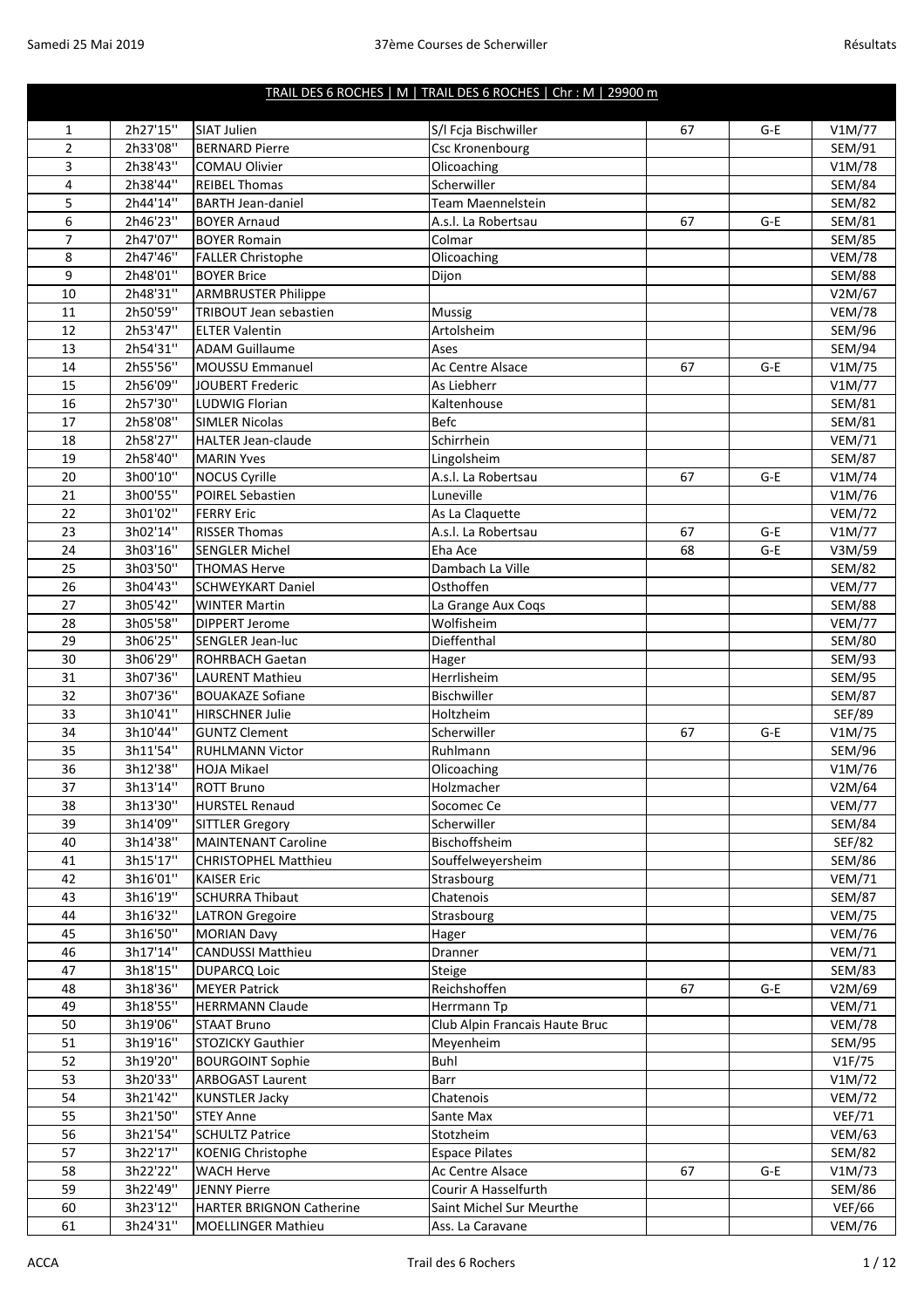| 62       | 3h25'14"             | <b>GUERIOUNE Dennis</b>        | <b>Holtzheim</b>                     |    |       | <b>VEM/79</b> |
|----------|----------------------|--------------------------------|--------------------------------------|----|-------|---------------|
| 63       | 3h25'26"             | <b>GANDNER Laurence</b>        | <b>Colmar Marathon Club</b>          | 68 | $G-E$ | VIF/72        |
| 64       | 3h25'48"             | <b>BROGLI Bertrand</b>         | Team Lucien                          |    |       | V2M/68        |
| 65       | 3h25'48"             | <b>KRUGMANN Guillaume</b>      | Saverne                              |    |       | SEM/91        |
| 66       | 3h25'49"             | <b>LEGAIN Sebastien</b>        | <b>Association Sportive Trail Du</b> | 67 | $G-E$ | V1M/76        |
| 67       | 3h25'50"             | <b>NICOT Frederic</b>          | Walheim                              |    |       | <b>VEM/77</b> |
| 68       | 3h26'10"             | <b>BISELX Martin</b>           | Les Vosgirunners                     |    |       | <b>SEM/87</b> |
| 69       | 3h26'14"             | <b>HUBER Yannick</b>           | <b>Team Lucien</b>                   |    |       | <b>VEM/66</b> |
| 70       | 3h27'13"             | <b>PALATINO Pascal</b>         | Walbach                              |    |       | V2M/64        |
| 71       | 3h27'36"             | <b>CHAMPEY Anne</b>            | <b>Team Lucien</b>                   |    |       | <b>VEF/72</b> |
| 72       | 3h28'13"             | <b>KAPPS Nadia</b>             | Ttw                                  |    |       | <b>VEF/76</b> |
| 73       | 3h28'51"             | <b>DULHOSTE Alexandre</b>      | Kogenheim                            |    |       | <b>VEM/79</b> |
| 74       | 3h29'11"             | <b>PLATZ Nathalie</b>          | <b>Team Lucien</b>                   |    |       | <b>VEF/71</b> |
| 75       | 3h29'24"             | <b>BATT Emmanuel</b>           | A.s.l. La Robertsau                  | 67 | $G-E$ | V1M/71        |
| 76       | 3h31'00"             | <b>BLIN Jerome</b>             | Gries                                |    |       | <b>VEM/78</b> |
| 77       | 3h31'09"             | JEHL Dominique                 | Orschwiller                          |    |       | <b>VEM/62</b> |
| 78       | 3h31'29"             | JEANROY Julien                 | Selestat                             |    |       | <b>SEM/82</b> |
| 79       | 3h32'17"             | <b>MARTER Kevin</b>            | Bootzheim                            |    |       | <b>SEM/88</b> |
| 80       | 3h32'28"             | <b>SCHAEFFER Remy</b>          | Neubois                              |    |       | V3M/57        |
| 81       | 3h32'36"             | <b>GROSSE Marianne</b>         | Alti Trail                           |    |       | V2F/69        |
| 82       | 3h32'36"             | <b>MORITZ Anne-catherine</b>   | Us Meistratzheim                     |    |       | <b>VEF/63</b> |
| 83       | 3h32'50"             | MAETZ Luc                      | Mittelbergheim                       |    |       | <b>VEM/79</b> |
| 84       | 3h33'26"             | <b>GALIZI Nicolas</b>          | Rhinau                               |    |       | <b>VEM/70</b> |
| 85       | 3h33'56"             | <b>LAUFFENBURGER Chloe</b>     | Scherwiller                          |    |       | <b>SEF/88</b> |
| 86       | 3h34'21"             | <b>BAUER Alexandre</b>         | Afrikarite                           |    |       | <b>SEM/86</b> |
| 87       | 3h35'10"             | <b>LECAT Alain</b>             | Barr                                 |    |       | <b>VEM/67</b> |
| 88       | 3h35'53"             | <b>SCHLUPP Cyril</b>           | Lingolsheim                          | 67 | $G-E$ | <b>SEM/86</b> |
| 89       | 3h36'19"             | <b>RODRIGUEZ Carlos (Esp)</b>  | Strasbourg                           |    |       | <b>VEM/77</b> |
| 90       | 3h36'21"             | <b>GSELL Patrick</b>           | As Ribeauville Athleroute            | 68 | $G-E$ | V2M/67        |
| 91       | 3h36'39"             | HELMBOLDT Arnim (Ger)          | Kandern                              |    |       | <b>VEM/68</b> |
| 92       | 3h36'55"             | <b>DOMBECK Nicolas</b>         | <b>Concept Carrelage Gosselming</b>  |    |       | <b>SEM/85</b> |
| 93       | 3h37'57"             | <b>SCHOTT Lydia</b>            | Reichsfeld                           |    |       | <b>VEF/69</b> |
| 94       | 3h38'04"             | <b>MORITZ Pierre</b>           | Us Meistratzheim                     |    |       | <b>VEM/58</b> |
| 95       | 3h38'21"             | <b>HUBER Nathalie</b>          |                                      |    |       | <b>VEF/70</b> |
|          |                      |                                | <b>Team Lucien</b>                   |    |       |               |
| 96       | 3h38'48"             | <b>DORGLER David</b>           | Thanville<br>Chatenois               |    |       | SEM/81        |
| 97<br>98 | 3h41'19"             | <b>MICHEL Yann</b>             |                                      |    |       | <b>VEM/73</b> |
|          | 3h41'30"<br>3h41'40" | JEHL Frederic                  | <b>Usm Running</b>                   |    |       | V2M/66        |
| 99       |                      | <b>ISSA Lodi</b>               | S/I III Bruche A Lingolsheim         | 67 | $G-E$ | VIF/72        |
| 100      | 3h41'50"             | <b>GERARD Frederic</b>         |                                      |    |       | V1M/71        |
| 101      | 3h42'05"             | <b>LUCAS Julien</b>            | Gerstheim                            |    |       | <b>SEM/81</b> |
| 102      | 3h42'06"             | POTOSKI Cindy                  | <b>Nancy Trail Pulsations</b>        |    |       | SEF/86        |
| 103      | 3h44'51"             | MAIO Julien                    | Geispolsheim                         |    |       | <b>SEM/95</b> |
| 104      | 3h44'51"             | <b>CHOULET Sandrine</b>        | Ozaki                                |    |       | <b>VEF/75</b> |
| 105      | 3h46'14"             | POTHIER Nicolas                | Souffelweyersheim                    |    |       | <b>VEM/69</b> |
| 106      | 3h47'10"             | <b>COMAU Mathieu</b>           | Olicoaching                          |    |       | SEM/90        |
| 107      | 3h48'12"             | SIEGRIST Sebastien             | S/I Fegersheim Athletisme            | 67 | $G-E$ | V1M/77        |
| 108      | 3h48'21"             | <b>BOULOIS Cedric</b>          | Les Gaz'ailes                        |    |       | <b>VEM/75</b> |
| 109      | 3h48'33"             | <b>DEISS Etienne</b>           | Strasbourg                           |    |       | <b>SEM/87</b> |
| 110      | 3h48'51"             | <b>KLEIN Fred</b>              | Oli Coaching                         |    |       | <b>VEM/75</b> |
| 111      | 3h49'33"             | <b>SCHALLER Hubert</b>         | Olicoaching                          |    |       | <b>VEM/64</b> |
| 112      | 3h49'44"             | <b>HOELLINGER Joseph</b>       | Schaeffler France                    |    |       | SEM/96        |
| 113      | 3h49'44"             | <b>MANATSCHAL Maurus (SUI)</b> | Club Des Dindons Sauvages D'ou       |    |       | SEM/96        |
| 114      | 3h49'54"             | <b>MULLER Michel</b>           | Strasbourg                           |    |       | V2M/68        |
| 115      | 3h50'50"             | PINTUR Jean-christophe         | As Lilly                             |    |       | <b>VEM/74</b> |
| 116      | 3h51'10"             | <b>ZORN Pierre-emmanuel</b>    |                                      |    |       | <b>VEM/79</b> |
| 117      | 3h51'40"             | FAUL Jonathan                  | A. Sarreguemines Sarrebourg A        | 57 | $G-E$ | <b>SEM/87</b> |
| 118      | 3h52'05"             | REISACHER-DECKERT Chantal      | Selestat                             |    |       | <b>VEF/71</b> |
| 119      | 3h52'05"             | <b>LINCKS Laurence</b>         | Selestat                             |    |       | <b>VEF/76</b> |
| 120      | 3h54'13"             | CLERC Jean-paul                | As Ribeauville Athleroute            | 68 | $G-E$ | V2M/68        |
| 121      | 3h56'05"             | <b>OBER Stephane</b>           | Roeschwoog                           |    |       | <b>SEM/82</b> |
| 122      | 3h57'31"             | PFRIMMER Maxime                | Waltnerrunners                       |    |       | V1M/72        |
| 123      | 3h59'18"             | WOHLGEMUTH Guy                 | Zinswiller / France                  |    |       | <b>VEM/63</b> |
| 124      | 3h59'48"             | DAVID Jeanne                   | Schiltigheim                         |    |       | SEF/92        |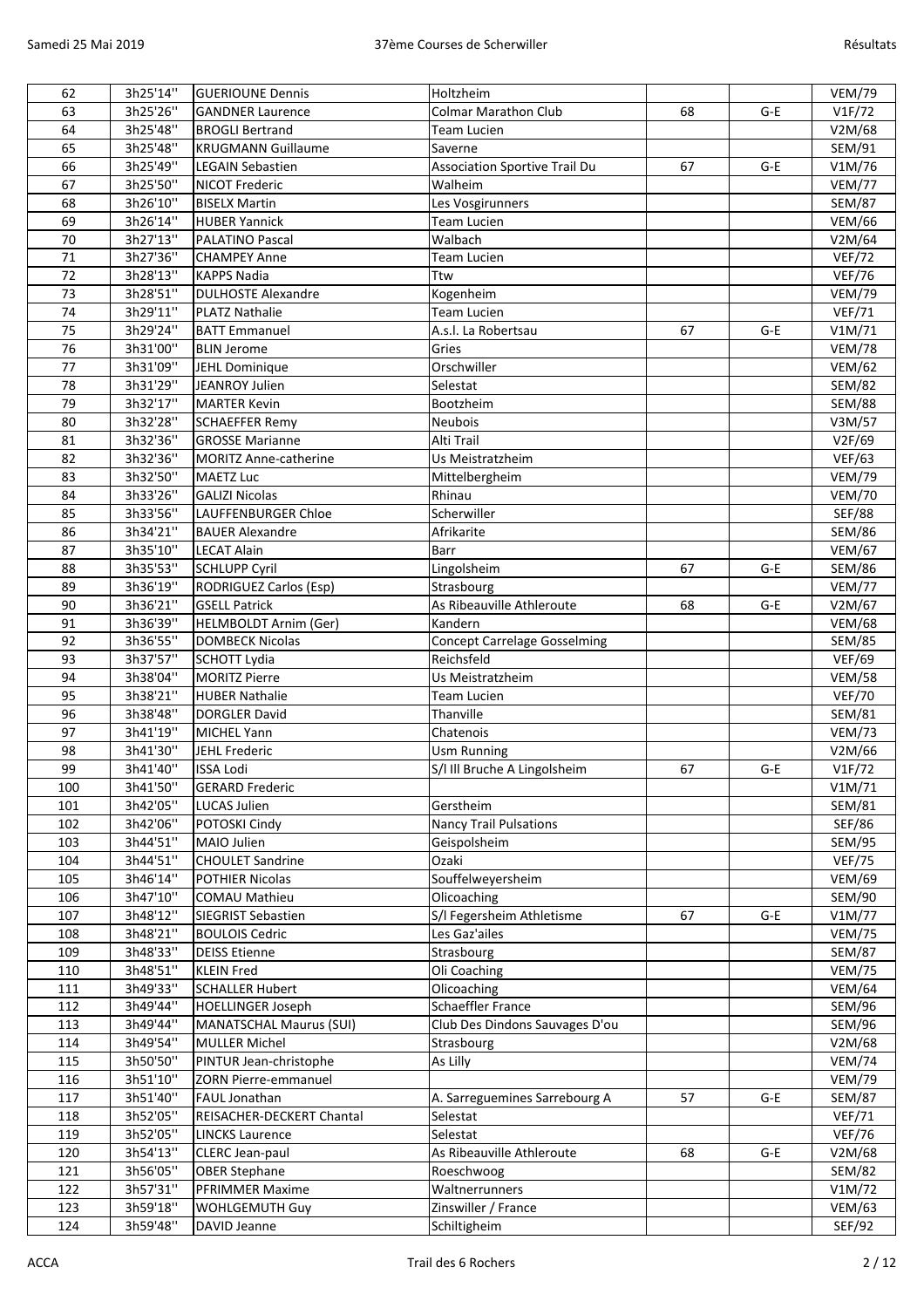| 125 | 4h00'06" | MULIER Jerome                        | Vezelois                       |    |       | <b>VEM/74</b> |
|-----|----------|--------------------------------------|--------------------------------|----|-------|---------------|
| 126 | 4h02'06" | <b>BRENNER Mylene</b>                | Asc Ferco /la Vigilante /les R |    |       | <b>VEF/72</b> |
| 127 | 4h08'14" | <b>HABERER Thomas</b>                | <b>Wurth France</b>            |    |       | SEM/81        |
| 128 | 4h08'28" | <b>DISTEL Herve</b>                  | Scherwiller                    |    |       | <b>SEM/81</b> |
| 129 | 4h08'42" | <b>STOCKY Anne-claire</b>            | Andolsheim                     |    |       | <b>SEF/86</b> |
| 130 | 4h10'22" | <b>THOMAS-CLAUDEPIERRE Alexandre</b> | Selestat                       |    |       | <b>SEM/94</b> |
| 131 | 4h10'38" | <b>ESTREICHER Laurent</b>            | Schiltigheim                   |    |       | <b>VEM/68</b> |
| 132 | 4h10'59" | <b>DROUOT Andre-david</b>            | Grendelbruch                   |    |       | <b>SEM/82</b> |
| 133 | 4h11'12" | <b>ROCHETEAU Katia</b>               | Damdach La Ville               |    |       | <b>SEF/83</b> |
| 134 | 4h15'29" | <b>DAVID Helene</b>                  | <b>Saulcy Sur Meurthe</b>      |    |       | <b>SEF/96</b> |
| 135 | 4h15'37" | <b>HAERTELMEYER Cyril</b>            | Obernai                        |    |       | <b>VEM/78</b> |
| 136 | 4h15'37" | <b>GAUER Angele</b>                  | Obernai                        |    |       | <b>SEF/88</b> |
| 137 | 4h17'18" | <b>SCHWEYKART Maryline</b>           | Osthoffen                      |    |       | SEF/81        |
| 138 | 4h18'00" | <b>FERNANDEZ Bruno</b>               | Strasbourg                     |    |       | <b>VEM/77</b> |
| 139 | 4h18'45" | <b>GWINNER Daniel</b>                | Kintzheim                      |    |       | <b>VEM/78</b> |
| 140 | 4h19'45" | <b>GROMER Nicolas</b>                | Matzenheim                     |    |       | <b>VEM/76</b> |
| 141 | 4h19'49" | <b>SPANIER Yannick</b>               | Trail <sub>2vie</sub>          |    |       | <b>SEM/87</b> |
| 142 | 4h23'05" | <b>SAAS Eddy</b>                     | Team Lucien                    |    |       | <b>VEM/69</b> |
| 143 | 4h23'05" | <b>HATTERMANN Marc</b>               | Kintzheim                      |    |       | <b>VEM/73</b> |
| 144 | 4h23'32" | <b>VILMAIN Gilles</b>                | Voisamies                      |    |       | <b>VEM/71</b> |
| 145 | 4h23'32" | <b>HUFFLING Olivier</b>              | Hilsenheim                     |    |       | <b>VEM/74</b> |
| 146 | 4h23'45" | <b>CRON Caroline</b>                 | Hohwarth                       |    |       | <b>SEF/89</b> |
| 147 | 4h24'18" | <b>SCHULTZ Lionel</b>                | Scat                           |    |       | <b>VEM/79</b> |
| 148 | 4h29'21" | LEGRAND Jean-marc                    | Les Foulees Du Sourire         | 16 | $N-A$ | V4M/48        |
| 149 | 4h40'09" | <b>FELDNER Geoffrey</b>              | Selestat                       |    |       | <b>SEM/92</b> |
| 150 | 4h42'05" | <b>MONNET Jean yves</b>              | <b>Hager Controls</b>          |    |       | <b>SEM/80</b> |
| 151 | 4h45'27" | <b>IMBS Cedric</b>                   | Strasbourg                     |    |       | <b>SEM/80</b> |
| 152 | 4h47'52" | <b>WEISSLINGER Jean-marc</b>         | Dal'alu                        |    |       | <b>VEM/58</b> |
| 153 | 4h48'52" | <b>BOULOIS Laurianne</b>             | Aucun                          |    |       | <b>SEF/80</b> |
| 154 | 4h50'31" | <b>STUTZ Raphaelle</b>               | Saint-louis Rc (als)           | 68 | $G-E$ | V2F/67        |
| 155 | 4h50'32" | <b>FLIELLER Claude</b>               | Run Eco Team                   |    |       | <b>VEM/62</b> |
| 156 | 5h35'40" | <b>NUSSBAUM Rene michel</b>          | Eha /altkirch                  | 68 | $G-E$ | V4M/45        |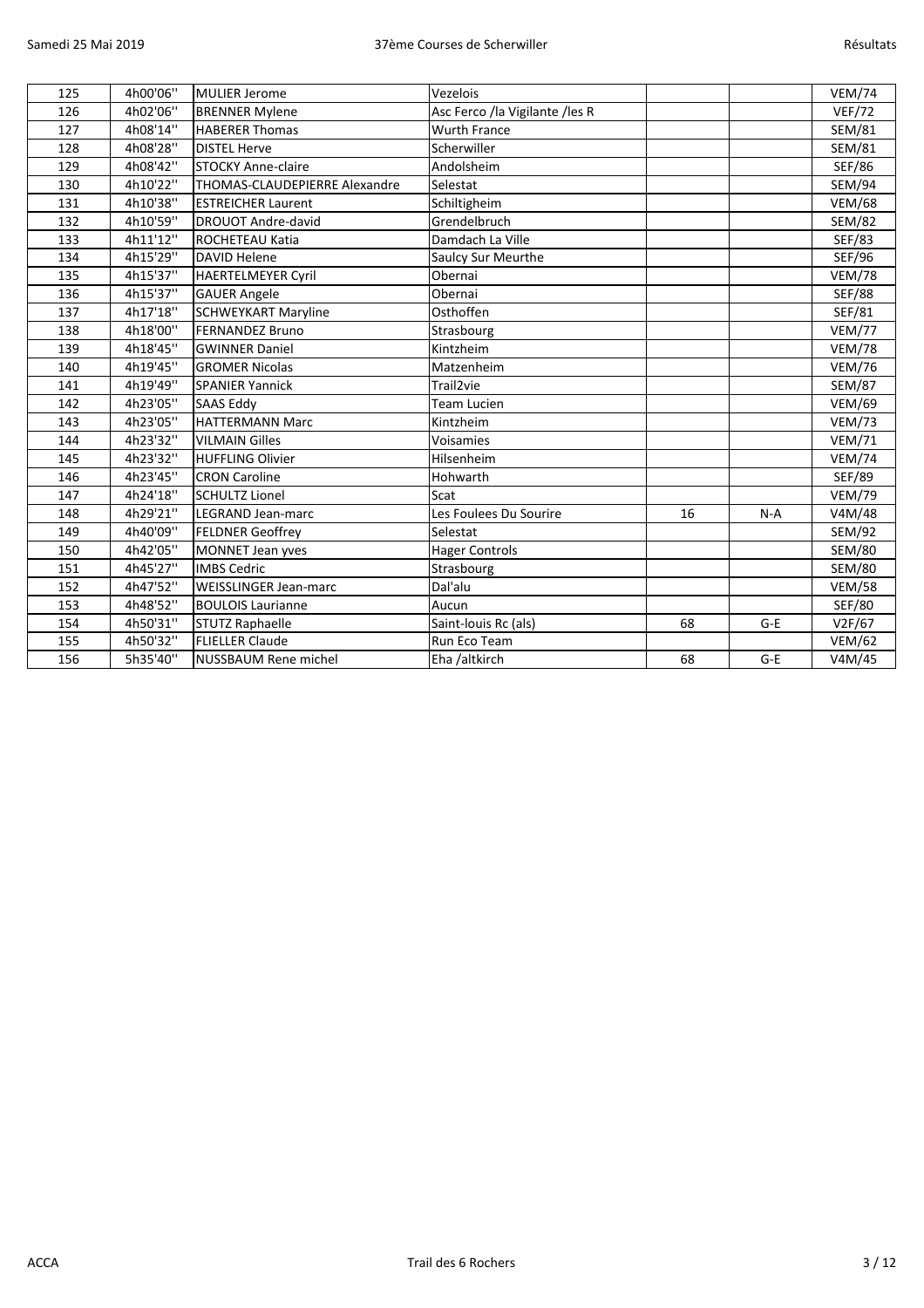|                |                      |                                                | 37° CIRCUIT DE L'ORTENBOURG   M   37° CIRCUIT DE L'ORTENBOURG   Chr : M   13600 m |    |       |                                |
|----------------|----------------------|------------------------------------------------|-----------------------------------------------------------------------------------|----|-------|--------------------------------|
| 1              | 51'10"               | <b>HAEGELE Regis</b>                           | Team Sport 2000 Adidas                                                            |    |       | <b>SEM/86</b>                  |
| $\overline{2}$ | 51'51"               | <b>ADLER Marco</b>                             | Cl Neuf Brisac                                                                    | 68 | $G-E$ | SEM/92                         |
| 3              | 54'20"               | <b>STEPFFEN Eric</b>                           | <b>Endurance Shop</b>                                                             |    |       | <b>VEM/73</b>                  |
| 4              | 56'01"               | <b>FRIESS Reynald</b>                          | Rosheim Running                                                                   |    |       | <b>VEM/74</b>                  |
| 5              | 56'06"               | <b>BOILEAU Matthieu</b>                        | <b>Vosges Trotters Selestat</b>                                                   |    |       | V1M/79                         |
| 6              | 56'17"               | <b>SAHILI Morad</b>                            | Asc Strasbourg                                                                    | 67 | $G-E$ | V1M/73                         |
| $\overline{7}$ | 56'51"               | <b>CHOMPRET Francois-xavier</b>                | Dz Aluminium                                                                      |    |       | V1M/75                         |
| 8              | 57'12"               | <b>GALATI Vito</b>                             | Run In                                                                            |    |       | <b>SEM/84</b>                  |
| 9              | 57'18"               | <b>CURIEN Antoine</b>                          | Bassemberg                                                                        |    |       | <b>ESM/98</b>                  |
| 10             | 57'19"               | <b>SCHIERER Gael</b>                           | Sr Obernai                                                                        | 67 | $G-E$ | SEM/95                         |
| 11             | 57'30"               | <b>WOLF Christian</b>                          | <b>Sport Evasion Centre Alsace</b>                                                |    |       | V1M/73                         |
| 12             | 57'32"               | PODMILSAK Jocelyn                              | Sr Obernai                                                                        | 67 | $G-E$ | <b>SEM/85</b>                  |
| 13             | 57'57"               | <b>KENNEL Alain</b>                            | Mertzwiller                                                                       |    |       | <b>SEM/80</b>                  |
| 14             | 59'04"               | <b>FEST Jeremie</b>                            | Liepvre                                                                           |    |       | <b>SEM/85</b>                  |
| 15             | 59'45"               | <b>RADE Hugo</b>                               | <b>Endurance Shop Strasbourg</b>                                                  |    |       | <b>JUM/00</b>                  |
| 16             | 1h00'09"             | <b>MARK Thibaut</b>                            | Goxwiller                                                                         |    |       | <b>SEM/88</b>                  |
| 17             | 1h00'24"             | <b>SCHLOSSER Francois</b>                      | A.s.l. La Robertsau                                                               | 67 | $G-E$ | V2M/65                         |
| 18             | 1h00'27"             | <b>OLLIVIER HENRY Nicolas</b>                  | Obernai                                                                           |    |       | <b>VEM/77</b>                  |
| 19             | 1h00'45"             | <b>SCHUH Dominique</b>                         | Scat                                                                              |    |       | SEM/92                         |
| 20             | 1h00'59"             | <b>DOLLINGER Frank</b>                         |                                                                                   |    |       | <b>VEM/69</b>                  |
| 21             | 1h01'03"             | <b>DELLENBACH Anthony</b>                      | Beblenheim                                                                        |    |       | <b>SEM/89</b>                  |
| 22             | 1h01'56"             | <b>SIPRA David</b>                             | Colmar                                                                            |    |       | SEM/92                         |
| 23             | 1h02'22"             | <b>MONTEIRO Paulo</b>                          | Selestat                                                                          |    |       | <b>VEM/78</b>                  |
| 24             | 1h02'56"             | <b>LEONHART Eric</b>                           | Wihr Au Val                                                                       |    |       | <b>VEM/72</b>                  |
| 25             | 1h02'57"             | <b>LEONHART Elian</b>                          | Wihr Au Val                                                                       |    |       | JUM/01                         |
| 26             | 1h03'03"             | <b>FUCHS Alexis</b>                            | Scherwiller                                                                       |    |       | <b>VEM/73</b>                  |
| 27             | 1h03'06"             | <b>GOETZ Guillaume</b>                         | Sainte Marguerite                                                                 |    |       | <b>SEM/84</b>                  |
| 28             | 1h03'09"             | <b>GRAD Tobias</b>                             | Geispitzen                                                                        |    |       | ESM/97                         |
| 29             | 1h03'34"             | <b>DELANOUE Sebastien</b>                      | Run In Mommenheim                                                                 |    |       | <b>VEM/71</b>                  |
| 30             | 1h03'41"             | <b>DERRENDINGER Alain</b>                      |                                                                                   |    |       | <b>VEM/65</b>                  |
| 31             | 1h03'58"             | <b>BRANDNER Jeremy</b>                         | Schiltigheim                                                                      |    |       | <b>SEM/88</b>                  |
| 32             | 1h04'05"             | <b>BRONNER Jean-luc</b>                        | Morteau                                                                           |    |       | <b>SEM/83</b>                  |
| 33             | 1h04'08"             | <b>KOSSELA Oskar</b>                           | Selestat                                                                          |    |       | <b>SEM/84</b>                  |
| 34             | 1h04'13"             | DORIDANT Jean-philippe                         | Wrigley                                                                           |    |       | V1M/71                         |
| 35             | 1h04'13"             | <b>STEHLY Julien</b>                           | A.s.l. La Robertsau                                                               | 67 | $G-E$ | V1M/75                         |
| 36             | 1h04'26"             | <b>HUMMEL Clement</b>                          | Ac Centre Alsace                                                                  | 67 | G-E   | <b>ESM/99</b>                  |
| 37             | 1h04'53"             | <b>DOLLE Frederic</b>                          | Scherwiller                                                                       |    |       | <b>VEM/76</b>                  |
| 38             | 1h05'02"             | <b>DURRENBACH Thomas</b>                       | Gertwiller                                                                        |    |       | SEM/92                         |
| 39             | 1h05'06"             | <b>GISSELMANN Victor</b>                       | 67750 - Scherwiller                                                               |    |       | SEM/90                         |
| 40             | 1h05'32"             | <b>DUTT Helene</b>                             | Aucun                                                                             | 67 | G-E   | SEF/90                         |
| 41<br>42       | 1h05'35"<br>1h05'37" | <b>ECKEL Arnaud</b><br><b>BACHELLERIE Yves</b> | Bindernheim<br>Selestat                                                           |    |       | <b>SEM/83</b><br><b>SEM/80</b> |
|                | 1h05'48"             |                                                |                                                                                   |    |       |                                |
| 43<br>44       | 1h05'50"             | <b>BEHRENS Jacky</b><br><b>VOEGEL Tristan</b>  | Bischoffsheim<br><b>Team Matrat</b>                                               | 67 | $G-E$ | <b>VEM/55</b><br>SEM/90        |
| 45             | 1h05'50"             | <b>KAPPLER Camille</b>                         | <b>Team Matrat</b>                                                                | 67 | $G-E$ | SEF/92                         |
| 46             | 1h06'15"             | <b>LANGLE Laurent</b>                          | Lingolsheim                                                                       |    |       | <b>VEM/72</b>                  |
| 47             | 1h06'17"             | <b>GOETZ Sylviane</b>                          | S/I Fc Haguenau                                                                   | 67 | $G-E$ | SEF/93                         |
| 48             | 1h06'25"             | <b>LIENHERR Jerome</b>                         | Chatillon Le Duc                                                                  |    |       | <b>VEM/79</b>                  |
| 49             | 1h06'28"             | <b>CAMMISAR Eric</b>                           | Artta                                                                             |    |       | V1M/76                         |
| 50             | 1h06'40"             | PETITDEMANGE Michel                            | Intersport Selestat                                                               |    |       | <b>SEM/87</b>                  |
| 51             | 1h06'47"             | <b>SIMON Jeremie</b>                           | Petit Coeur De Beurre                                                             |    |       | <b>SEM/83</b>                  |
| 52             | 1h07'04"             | <b>CHARITAKIS Samuel</b>                       | Ac Vallee Ste-marie-mines                                                         | 68 | $G-E$ | V1M/70                         |
| 53             | 1h07'06"             | <b>FISCHER Jean-luc</b>                        | Asc Safran                                                                        |    |       | <b>VEM/75</b>                  |
| 54             | 1h07'12"             | LIENHARD SCHNEBELEN Marion                     | Marion Et Jp                                                                      |    |       | <b>SEF/87</b>                  |
| 55             | 1h07'14"             | SCHNEBELEN Jean-philippe                       | Marion Et Jp                                                                      |    |       | <b>SEM/85</b>                  |
| 56             | 1h07'27"             | <b>BOHN Christophe</b>                         | Ac Centre Alsace                                                                  | 67 | $G-E$ | V1M/74                         |
| 57             | 1h07'32"             | <b>ALLENDER Christophe</b>                     | Scherwiller                                                                       |    |       | <b>SEM/85</b>                  |
| 58             | 1h07'38"             | <b>VONBANK Guillaume</b>                       | Boersch                                                                           |    |       | <b>SEM/86</b>                  |
| 59             | 1h07'38"             | DAVO Emmanuel                                  | Barr                                                                              |    |       | <b>SEM/85</b>                  |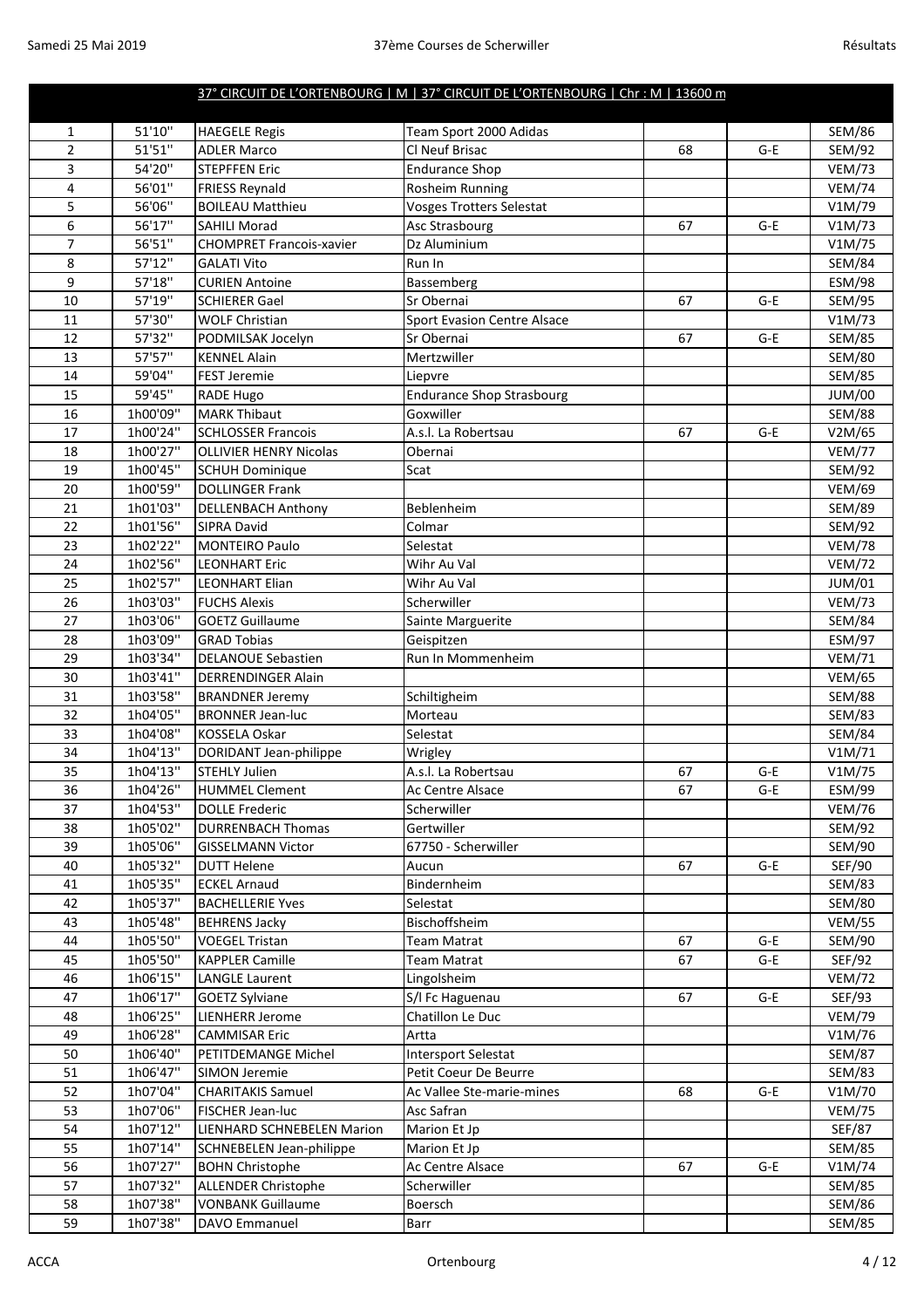| 60  | 1h07'43"             | PIQUARD Nicolas              | Socomec                        |    |       | <b>SEM/83</b> |
|-----|----------------------|------------------------------|--------------------------------|----|-------|---------------|
| 61  | 1h07'48"             | <b>RUHLMANN Theo</b>         | Barr                           |    |       | JUM/01        |
| 62  | 1h08'05"             | <b>MATT Mathieu</b>          | Selestat                       |    |       | <b>VEM/72</b> |
| 63  | 1h08'05"             | <b>BORNERT Jean-emmanuel</b> | Orbey                          |    |       | V1M/70        |
| 64  | 1h08'11"             | <b>HECKLEN Nicolas</b>       | <b>Intersport Selestat</b>     |    |       | <b>SEM/82</b> |
| 65  | 1h08'16"             | <b>UMBDENSTOCK Roger</b>     | Liebherr France                |    |       | <b>VEM/73</b> |
| 66  | 1h08'23"             | <b>FLORY Regis</b>           | Bergholtz                      |    |       | <b>SEM/86</b> |
| 67  | 1h08'24"             | <b>ANDRES Thibaut</b>        | Selestat                       |    |       | <b>SEM/87</b> |
| 68  | 1h08'24"             | <b>LEMOINE Frederic</b>      | Asc Messier-bugatti            |    |       | <b>SEM/80</b> |
| 69  | 1h08'35"             | PASQUIER Stephanie           | Aucun                          |    |       | VIF/74        |
| 70  | 1h08'36"             | <b>BAUER Ludovic</b>         | Richwiller                     |    |       | <b>SEM/89</b> |
| 71  | 1h08'51"             | DA ROCHA Pedro               | Boersch                        |    |       | <b>VEM/56</b> |
| 72  | 1h08'56"             | <b>GRASSER Mathieu</b>       | Barembach                      |    |       | <b>SEM/86</b> |
| 73  | 1h08'56"             | <b>WEBER Maxime</b>          | Rrun Selestat                  |    |       | <b>SEM/85</b> |
| 74  | 1h08'57"             | <b>AMANN Quentin</b>         | Les Knakes                     |    |       | SEM/93        |
| 75  | 1h08'58"             | <b>AMANN Fanny</b>           | Les Knakes                     |    |       | SEF/86        |
| 76  | 1h09'03"             | <b>HAEGELE Joan</b>          | Sport 2000                     |    |       | SEM/92        |
| 77  | 1h09'09"             | <b>KELLER Michel</b>         | 67770 - Dalhunden              |    |       |               |
| 78  | 1h09'12"             | <b>HERT Laurent</b>          | Scat                           |    |       | <b>VEM/68</b> |
|     |                      | <b>THIRION Romuald</b>       |                                |    |       | <b>VEM/72</b> |
| 79  | 1h09'17"<br>1h09'35" |                              | Andlau                         |    |       | <b>VEM/74</b> |
| 80  | 1h09'37"             | RUHLMANN Stephan             | Scat                           |    |       | <b>VEM/74</b> |
| 81  |                      | <b>MATHIS Jean michel</b>    | Strasbourg                     |    |       | <b>VEM/58</b> |
| 82  | 1h09'48"             | <b>KEYSER Remy</b>           | Aucun                          |    |       | <b>VEM/53</b> |
| 83  | 1h09'51"             | <b>MANSER Richard</b>        | Epfig                          |    |       | V2M/68        |
| 84  | 1h09'55"             | <b>WILHELM Chris</b>         | <b>Espace Pilates Selestat</b> |    |       | <b>SEM/81</b> |
| 85  | 1h10'06"             | POULAIN Anthony              | Aucun                          |    |       | <b>SEM/89</b> |
| 86  | 1h10'08"             | NICOLE Olivier               | Damparis                       |    |       | <b>VEM/70</b> |
| 87  | 1h10'12"             | <b>NENCI Patrick</b>         | Sainte-croix-aux-mines         |    |       | V2M/68        |
| 88  | 1h10'22"             | JAEGER Teddy                 | Marckolsheim                   |    |       | <b>SEM/95</b> |
| 89  | 1h10'25"             | <b>CAUBERE Thierry</b>       | Ases                           |    |       | V2M/66        |
| 90  | 1h10'27"             | <b>MEYER Julie</b>           | Filou                          |    |       | SEF/89        |
| 91  | 1h10'28"             | <b>ECKSTEIN Manou</b>        | Filou                          |    |       | <b>SEM/84</b> |
| 92  | 1h10'30"             | <b>MICHEL Carmen</b>         | Jac Saint Nicolas              |    |       | <b>SEF/82</b> |
| 93  | 1h10'33"             | <b>HUMBEL Alexis</b>         | Wittisheim                     |    |       | <b>SEM/82</b> |
| 94  | 1h10'36"             | <b>ROTH Nicolas</b>          | Marlenheim                     |    |       | <b>SEM/81</b> |
| 95  | 1h10'36"             | <b>SATTLER Frederic</b>      | Foulee Du Sourire              |    |       | <b>VEM/78</b> |
| 96  | 1h10'42"             | <b>POMIES Maxime</b>         | Strasbourg                     |    |       | <b>SEM/85</b> |
| 97  | 1h10'43"             | <b>WENDLING Gerard</b>       | Wendling                       |    |       | <b>VEM/66</b> |
| 98  | 1h11'05"             | WUCHER-ZEKKOUT Sylvain       | Touche Pas Ma Biche            |    |       | <b>SEM/83</b> |
| 99  | 1h11'06"             | <b>WUCHER Laura</b>          | Touche Pas Ma Biche            | 68 | $G-E$ | SEF/89        |
| 100 | 1h11'07"             | <b>AUCOUTURIER Pierre</b>    | Sundhoffen                     |    |       | <b>SEM/83</b> |
| 101 | 1h11'16"             | <b>SCHREIBER Julien</b>      | Kronenbourg                    |    |       | SEM/83        |
| 102 | 1h11'18"             | <b>SCHILHANECK Eric</b>      | Tr'ailleurs                    | 88 | $G-E$ | V2M/64        |
| 103 | 1h11'23"             | <b>GERLING Frederic</b>      | Neuve Eglise                   |    |       | <b>VEM/72</b> |
| 104 | 1h11'26"             | <b>BOCKSTAHLER Benoit</b>    | Dorlisheim                     |    |       | <b>SEM/87</b> |
| 105 | 1h11'27"             | <b>HOFFMANN Joffrey</b>      | Scherwiller                    |    |       | <b>VEM/75</b> |
| 106 | 1h11'33"             | <b>BONHOMME Luc</b>          | Fessenheim Le Bas              |    |       | V2M/69        |
| 107 | 1h11'41"             | <b>ANTHONI Stephan</b>       | Goxwiller                      |    |       | <b>VEM/65</b> |
| 108 | 1h11'50"             | LUTZ Olivia                  | Asc Strasbourg                 | 67 | $G-E$ | V1F/74        |
| 109 | 1h11'56"             | <b>KOEBERLE Michel</b>       | Saint-hippolyte                |    |       | SEM/95        |
| 110 | 1h12'02"             | LAFON Claire-audrey          | Agence De L'ill                |    |       | <b>SEF/88</b> |
| 111 | 1h12'14"             | <b>HAAS Nicolas</b>          | Matz United                    |    |       | <b>SEM/83</b> |
| 112 | 1h12'16"             | LOEFFEL Alain                | Lessentiersduboutduboutdumonde |    |       | V2M/63        |
| 113 | 1h12'26"             | <b>SCHOTT Ludovic</b>        | Erstein                        |    |       | <b>SEM/86</b> |
| 114 | 1h12'28"             | ROUELLAND David              | Marckolsheim                   | 67 | G-E   | V1M/73        |
| 115 | 1h12'33"             | <b>BURGUN Stella</b>         | Marckolsheim                   |    |       | <b>VEF/68</b> |
| 116 | 1h12'34"             | <b>DURUPT Emmanuel</b>       | Molsheim                       |    |       | <b>VEM/59</b> |
| 117 | 1h12'39"             | <b>ZANN Corentin</b>         | Sierentz                       |    |       | <b>SEM/87</b> |
| 118 | 1h12'43"             | <b>KUSTER Laurence</b>       | Mojitoshooter                  |    |       | <b>VEF/79</b> |
| 119 | 1h12'43"             | <b>PONTIER Frederic</b>      | Mojitoshooter                  |    |       | <b>VEM/71</b> |
| 120 | 1h12'44"             | <b>PETEY Laurent</b>         | Peggy Et Laurent               |    |       | V1M/71        |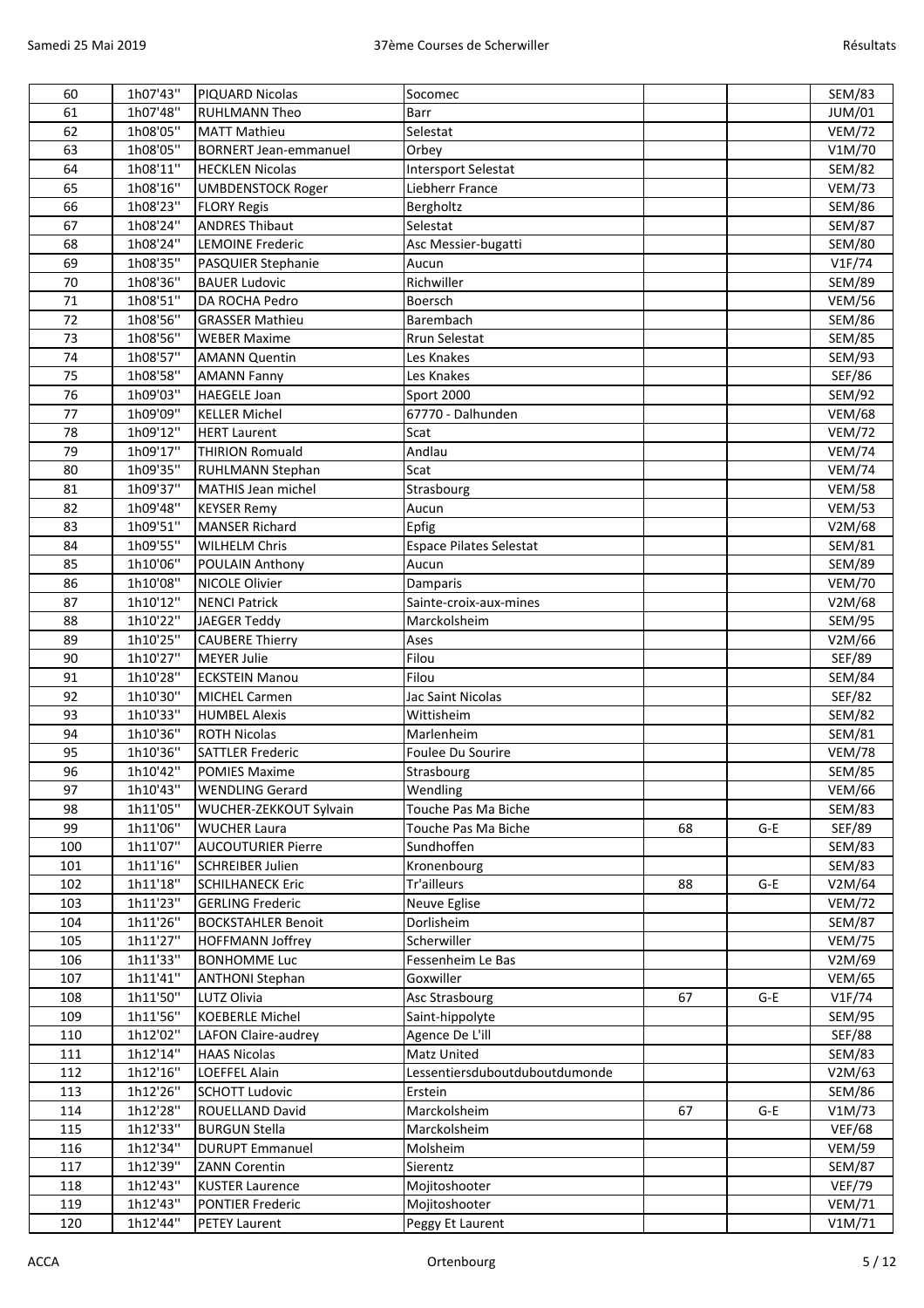| 121 | 1h12'44" | <b>KIRSTETTER Peggy</b>     | Peggy Et Laurent             |    |       | <b>VEF/72</b> |
|-----|----------|-----------------------------|------------------------------|----|-------|---------------|
| 122 | 1h12'48" | <b>KELLER Sandrine</b>      | Sundhouse                    |    |       | SEF/85        |
| 123 | 1h13'08" | <b>BELLAMY Olivier</b>      | Eguisheim                    |    |       | <b>SEM/84</b> |
| 124 | 1h13'12" | <b>CHOLLEY Fabrice</b>      | Cs Ibm Strasbourg            | 67 | $G-E$ | V1M/70        |
| 125 | 1h13'15" | DA COSTA Simon              | Le Lievre Et La Tortue       | 67 | $G-E$ | SEM/90        |
| 126 | 1h13'15" | PLANQUART Fanny             | Le Lievre Et La Tortue       | 67 | $G-E$ | SEF/90        |
| 127 | 1h13'23" | <b>AIT OUMGHAR Brahim</b>   | Asc Strasbourg               | 67 | $G-E$ | V1M/77        |
| 128 | 1h13'25" | <b>FAHRNER Olivier</b>      | Bennwihr                     |    |       | <b>SEM/84</b> |
| 129 | 1h13'27" | <b>VILLEMAIN Arnaud</b>     | Es                           |    |       | <b>SEM/80</b> |
| 130 | 1h13'27" | <b>SIEGER Emmanuel</b>      | Fegersheim                   |    |       | <b>VEM/78</b> |
| 131 | 1h13'30" | <b>DUSSOURD Roger</b>       | Selestat                     |    |       | <b>VEM/51</b> |
| 132 | 1h13'36" | <b>KUHN Atika</b>           | Atika                        | 67 | $G-E$ | VIF/73        |
| 133 | 1h13'44" | <b>BACKERT Eric</b>         | Aucun                        |    |       | <b>VEM/74</b> |
| 134 | 1h13'45" | <b>BECOURT Jerome</b>       | Selestat                     |    |       | V1M/71        |
| 135 | 1h13'49" | <b>KEMPENICH Clemence</b>   | Swiss-alsace Tandem Lover    |    |       | <b>SEF/88</b> |
| 136 | 1h13'49" | <b>LUTZ Vincent</b>         | Swiss-alsace Tandem Lover    |    |       | <b>SEM/87</b> |
| 137 | 1h13'54" | <b>CHALON Laurent</b>       | Sainte Croix Aux Mines       |    |       | <b>VEM/68</b> |
| 138 | 1h13'55" | <b>DEYBACH Perrine</b>      | Dambach La Ville             |    |       | <b>SEF/80</b> |
| 139 | 1h13'59" | <b>BERGMANN Dominique</b>   |                              |    |       | <b>VEM/70</b> |
|     | 1h14'00" | <b>HOLTZ Vincent</b>        |                              |    |       |               |
| 140 | 1h14'04" |                             | Punchpowerglide<br>Turckheim |    |       | <b>SEM/81</b> |
| 141 |          | <b>ANSELM January (Can)</b> | Wittisheim                   |    |       | SEF/81        |
| 142 | 1h14'04" | <b>GROSSHENY Roselyne</b>   |                              |    |       | ESF/97        |
| 143 | 1h14'27" | <b>GRAD Daniel</b>          | Wittisheim                   |    |       | V2M/67        |
| 144 | 1h14'35" | <b>GIESSLER Yvan</b>        | Selestat                     |    |       | <b>SEM/89</b> |
| 145 | 1h14'41" | <b>ENGEL Herve</b>          | Niedernai                    |    |       | <b>VEM/62</b> |
| 146 | 1h14'44" | <b>MAURER Simon</b>         | Aucun                        |    |       | <b>SEM/87</b> |
| 147 | 1h15'19" | KILIBARDA Rodolphe          | Atika                        | 67 | $G-E$ | V1M/70        |
| 148 | 1h15'51" | <b>BUCHLIN Francois</b>     | Kaysersberg                  |    |       | <b>SEM/81</b> |
| 149 | 1h15'55" | <b>KRAEMER Serge</b>        | <b>Bbc Team</b>              |    |       | <b>VEM/73</b> |
| 150 | 1h15'55" | <b>BOEHRER Virginie</b>     | <b>Bbc Team</b>              |    |       | <b>VEF/79</b> |
| 151 | 1h16'00" | <b>GHIENNE Anna</b>         | La Petite Fosse              |    |       | ESF/99        |
| 152 | 1h16'00" | <b>ENGLER Philippe</b>      | Socomec                      |    |       | <b>VEM/73</b> |
| 153 | 1h16'05" | MOLAND Jonathan             | Selestat                     |    |       | <b>SEM/87</b> |
| 154 | 1h16'16" | <b>LENOBLE Patrick</b>      | Colmar                       |    |       | V2M/64        |
| 155 | 1h16'20" | <b>GUERNOUB Aicha</b>       | Asc Strasbourg               | 67 | $G-E$ | SEF/86        |
| 156 | 1h16'21" | <b>BEGUIN Maxence</b>       | Selestat                     |    |       | SEM/92        |
| 157 | 1h16'25" | <b>HECQUARD Mickael</b>     |                              |    |       | <b>SEM/80</b> |
| 158 | 1h16'31" | <b>PERRIN Julien</b>        | Aucun                        |    |       | <b>SEM/87</b> |
| 159 | 1h16'32" | <b>DANKREUTZ Vincent</b>    | Punchpowerglide              |    |       | <b>VEM/70</b> |
| 160 | 1h16'37" | <b>CHATEL Jean yves</b>     | La Croix Aux Mines           |    |       | <b>VEM/72</b> |
| 161 | 1h16'39" | <b>WASSER Lionel</b>        | Turckheim                    |    |       | <b>SEM/81</b> |
| 162 | 1h16'42" | <b>SCHMITT Cedric</b>       | Carspach                     |    |       | <b>SEM/84</b> |
| 163 | 1h16'49" | <b>SCHMITZ Pauline</b>      | Selestat                     |    |       | SEF/93        |
| 164 | 1h16'52" | <b>FISCHBACH Nicolas</b>    | Thanville                    |    |       | <b>VEM/76</b> |
| 165 | 1h16'59" | <b>GIRARD Anne</b>          | <b>Run Mols</b>              |    |       | <b>VEF/70</b> |
| 166 | 1h17'04" | <b>TSCHUDY Lucie</b>        | Gertwiller                   |    |       | ESF/98        |
| 167 | 1h17'07" | <b>BLIND Sylvie</b>         | Selestat                     |    |       | <b>VEF/77</b> |
| 168 | 1h17'10" | <b>KIRSCHER Jeremy</b>      | Barr                         |    |       | SEM/85        |
| 169 | 1h17'19" | <b>JAZERON Vincent</b>      | Dambach La Ville             |    |       | SEM/83        |
| 170 | 1h17'23" | <b>VOLTZENLOGEL Steve</b>   | Voltzenlogel                 |    |       | <b>VEM/71</b> |
| 171 | 1h17'30" | <b>SCHWEITZER Sandrine</b>  | Artolsheim                   |    |       | SEF/81        |
| 172 | 1h17'31" | <b>ALLARD Michel</b>        | Aucun                        |    |       | <b>VEM/65</b> |
| 173 | 1h17'39" | <b>SCHNITSLER Carine</b>    | Aucun                        |    |       | <b>VEF/70</b> |
| 174 | 1h18'05" | JACQUEL Benoit              | Aucun                        |    |       | <b>VEM/65</b> |
| 175 | 1h18'10" | <b>FRAGNOL Laurence</b>     | Epfig                        |    |       | <b>VEF/70</b> |
| 176 | 1h18'26" | <b>FILLIATRE Olivier</b>    | Cs Ibm Strasbourg            |    |       | <b>VEM/55</b> |
| 177 | 1h18'43" | MOISSONNIER Guillaume       | Thanville                    |    |       | <b>VEM/68</b> |
| 178 | 1h19'03" | <b>HUFFSCHMIDT Philippe</b> | <b>Usm Running</b>           |    |       | <b>VEM/76</b> |
| 179 | 1h19'04" | <b>RADE Pascal</b>          | Lipsheim                     |    |       | <b>VEM/66</b> |
| 180 | 1h19'06" | DHELEMME Christophe         | Dachstein                    |    |       | V2M/66        |
| 181 | 1h19'33" | <b>TSCHUDY Gerard</b>       | Punchpowerglide              |    |       | <b>VEM/66</b> |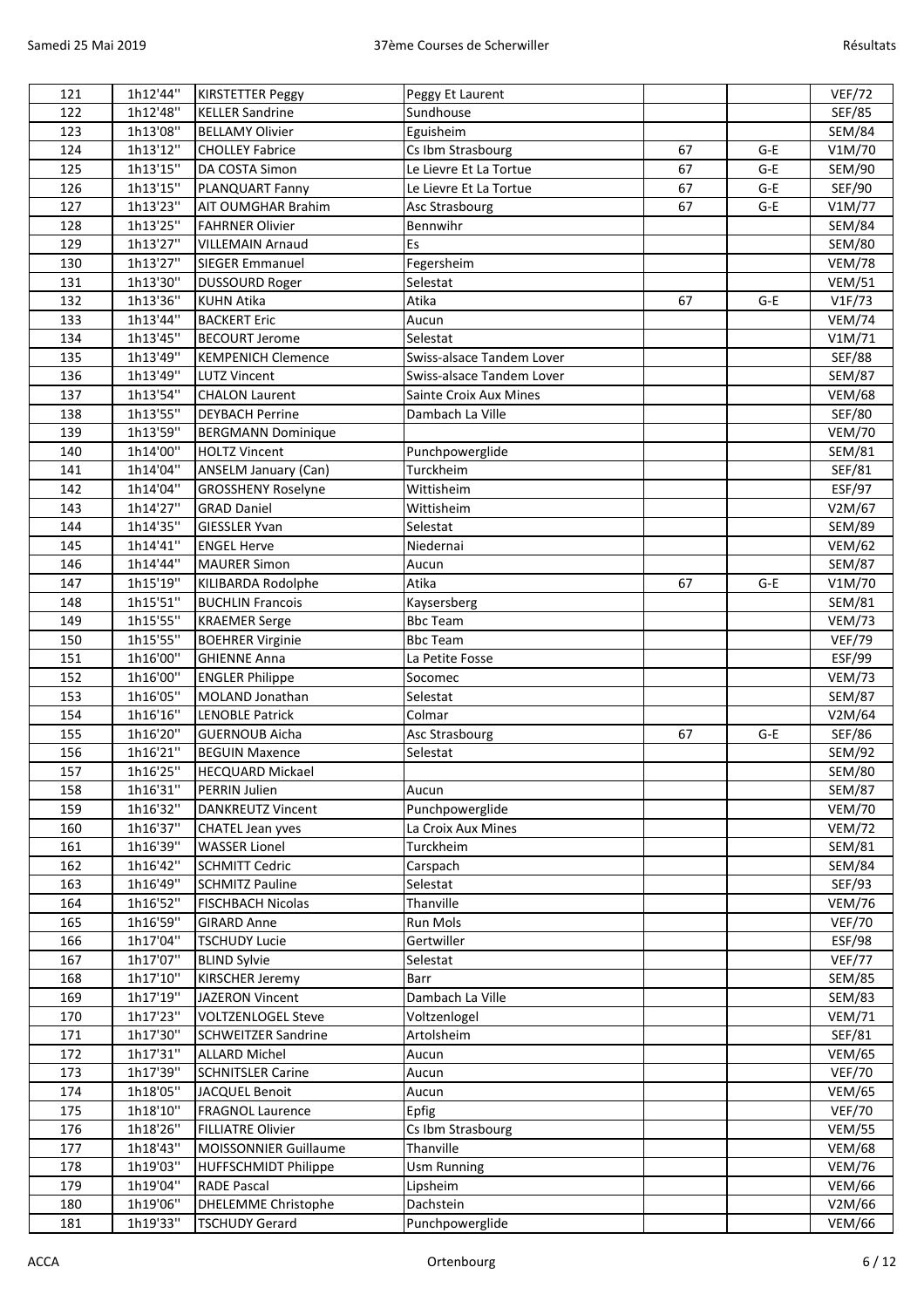| 182        | 1h19'36" | <b>LEA David</b>                                 | Ribeauville                          |    |       | <b>SEM/82</b>           |
|------------|----------|--------------------------------------------------|--------------------------------------|----|-------|-------------------------|
| 183        | 1h19'39" | <b>RITTER Fabien</b>                             | Scherwiller                          |    |       | <b>SEM/85</b>           |
| 184        | 1h19'42" | <b>WEBER Marc</b>                                | Rosheim                              |    |       | <b>VEM/71</b>           |
| 185        | 1h19'43" | <b>CLAUSS Christophe</b>                         | Rosheim                              |    |       | <b>SEM/81</b>           |
| 186        | 1h19'52" | <b>EHRHARD Nadine</b>                            | Ac Centre Alsace                     | 67 | $G-E$ | V2F/66                  |
| 187        | 1h20'14" | ZAMOLO Fiona                                     | Kirchheim                            |    |       | SEF/93                  |
| 188        | 1h20'20" | <b>FRANTZ Marc</b>                               | Thanville                            |    |       | <b>VEM/72</b>           |
| 189        | 1h20'22" | <b>SCHNITZLER Christophe</b>                     | Aucun                                |    |       | V1M/73                  |
| 190        | 1h20'24" | <b>MARTIN Georges</b>                            | Punchpowerglide                      |    |       | <b>VEM/60</b>           |
| 191        | 1h20'52" | <b>BREDEN Yvan</b>                               | Aucun                                |    |       | V2M/69                  |
| 192        | 1h20'58" | <b>ALLHEILIG Thierry</b>                         | Selestat                             |    |       | <b>VEM/72</b>           |
| 193        | 1h21'00" | <b>DUJARDIN Eric</b>                             | Exincourt                            |    |       | <b>VEM/73</b>           |
| 194        | 1h21'03" | <b>FRANCOIS Nicolas</b>                          | Allez Racing                         |    |       | <b>SEM/82</b>           |
| 195        | 1h21'03" | <b>FILEPPI Antoine</b>                           | Schiltigheim                         |    |       | <b>VEM/76</b>           |
| 196        | 1h21'05" | <b>ZIPPER Martine</b>                            | Scherwiller                          |    |       | <b>VEF/78</b>           |
| 197        | 1h21'05" | <b>PIALLA Gautier</b>                            | De La Biere Pas La Guerre            |    |       | SEM/96                  |
| 198        | 1h21'06" | <b>FRITSCH Aude</b>                              | De La Biere Pas La Guerre            |    |       | ESF/97                  |
| 199        | 1h22'13" | <b>SCHEIB Estelle</b>                            | <b>Team Scheib</b>                   |    |       | SEF/84                  |
| 200        | 1h22'14" | <b>SCHEIB Cedric</b>                             | <b>Team Scheib</b>                   |    |       | <b>SEM/84</b>           |
| 201        | 1h22'18" | <b>INACIO Gisele</b>                             | <b>Espace Pilates Selestat</b>       |    |       | SEF/81                  |
|            | 1h22'26" | <b>SCHLOTTER Gaetan</b>                          |                                      |    |       |                         |
| 202<br>203 | 1h22'35" |                                                  | Intersport Selestat                  |    |       | <b>SEM/89</b>           |
| 204        | 1h22'45" | <b>BLUMBERGER Joseph</b><br><b>HECKLY Joelle</b> | Socomec                              | 67 |       | <b>VEM/68</b><br>V1F/73 |
|            |          |                                                  | Fegersheim                           |    | $G-E$ |                         |
| 205        | 1h22'51" | <b>LEBRUN Julien</b>                             | Strasbourg<br>Scherwiller            |    |       | <b>SEM/80</b>           |
| 206        | 1h22'53" | <b>BOMBENGER Paul</b>                            |                                      |    |       | <b>SEM/86</b>           |
| 207        | 1h22'58" | <b>MICHEL Tania</b>                              | Liepvre                              |    |       | <b>VEF/71</b>           |
| 208        | 1h22'58" | <b>RENTZ Joel</b>                                | Liepvre                              |    |       | <b>VEM/73</b>           |
| 209        | 1h23'07" | <b>PATROUILLER Anais</b>                         | Mussig                               |    |       | SEF/92                  |
| 210        | 1h24'21" | <b>BAFFOU Laurent</b>                            | Run Mols'                            |    |       | <b>VEM/67</b>           |
| 211        | 1h24'28" | <b>HEMOND Yvon</b>                               | Meyenheim                            |    |       | <b>VEM/69</b>           |
| 212        | 1h24'37" | <b>KELLER Gaston</b>                             | Ohnenheim                            |    |       | <b>VEM/53</b>           |
| 213        | 1h24'42" | <b>COTHENET-CUENIN Violette</b>                  | <b>Association Endurance Running</b> | 67 | $G-E$ | V1F/76                  |
| 214        | 1h24'45" | <b>ENGEL Michele</b>                             | Lapoutroie                           |    |       | <b>VEF/76</b>           |
| 215        | 1h25'06" | <b>GERMAIN Alexandre</b>                         | Strasbourg                           |    |       | SEM/90                  |
| 216        | 1h25'07" | <b>HENON Xavier</b>                              | Eqiom                                |    |       | <b>VEM/71</b>           |
| 217        | 1h25'08" | <b>SCHWACH Kevin</b>                             | Andlau                               |    |       | SEM/91                  |
| 218        | 1h25'12" | <b>DESSAIGNE Xavier</b>                          | Aucun                                |    |       | <b>VEM/71</b>           |
| 219        | 1h25'13" | DI NISI Laurent                                  |                                      |    |       | <b>VEM/72</b>           |
| 220        | 1h25'15" | <b>KAMMERER Herve</b>                            | Ledvance                             |    |       | <b>VEM/74</b>           |
| 221        | 1h25'15" | <b>KAMMERER Sophie</b>                           | Ledvance                             |    |       | <b>VEF/76</b>           |
| 222        | 1h25'25" | <b>FURLING Jean-herve</b>                        | Asl                                  | 67 | $G-E$ | V2M/69                  |
| 223        | 1h25'29" | <b>FRANCK Francois</b>                           | Andolsheim                           |    |       | V1M/70                  |
| 224        | 1h25'29" | <b>MATT Rene</b>                                 | Neuve Eglise                         |    |       | <b>VEM/68</b>           |
| 225        | 1h25'30" | <b>DUGARD Martine</b>                            | Illkirh Graffenstaden                |    |       | <b>VEF/61</b>           |
| 226        | 1h25'34" | <b>CRENIAUT Christian</b>                        | Schaeffersheim                       |    |       | <b>VEM/56</b>           |
| 227        | 1h25'53" | <b>FURLING Carine</b>                            | Asl                                  | 67 | $G-E$ | VIF/72                  |
| 228        | 1h25'57" | <b>VERGNES Eric</b>                              | Gresswiller                          |    |       | <b>VEM/65</b>           |
| 229        | 1h26'12" | <b>KRIEGER Tania</b>                             | Bisccheim                            |    |       | V1F/70                  |
| 230        | 1h26'20" | <b>GEORG Marion</b>                              | Cap Dinsheim                         |    |       | SEF/81                  |
| 231        | 1h26'31" | <b>DREYFUSS Daniel</b>                           | Les Tchaton                          |    |       | <b>SEM/89</b>           |
| 232        | 1h26'31" | <b>DATT Lea</b>                                  | Les Tchaton                          |    |       | SEF/93                  |
| 233        | 1h26'39" | <b>ISSENHUTH Stephane</b>                        | Issenhuth-bernhard                   |    |       | <b>VEM/71</b>           |
| 234        | 1h26'40" | <b>BERNHARD Sandrine</b>                         | Issenhuth-bernhard                   |    |       | <b>VEF/71</b>           |
| 235        | 1h26'52" | <b>ELY Ptricia</b>                               | Ingersheim                           |    |       | <b>VEF/62</b>           |
| 236        | 1h26'54" | <b>WERY Serge</b>                                | Aucun                                |    |       | <b>VEM/66</b>           |
| 237        | 1h26'54" | <b>WELSCH Michae</b>                             | Lampertsloch                         |    |       | <b>SEM/81</b>           |
| 238        | 1h26'58" | <b>SIMLER Delphine</b>                           | Boesenbiesen                         |    |       | <b>SEF/85</b>           |
| 239        | 1h27'00" | <b>BURSTERT Christophe</b>                       |                                      |    |       | SEM/92                  |
| 240        | 1h27'19" | <b>CHALON Sandrine</b>                           | Sainte Croix Aux Mines               |    |       | <b>VEF/74</b>           |
| 241        | 1h27'30" | <b>RUCH Laurie</b>                               | S/I Fcja Bischwiller                 | 67 | $G-E$ | ESF/97                  |
| 242        | 1h27'38" | <b>DREYER Thibaut</b>                            | Bischoffsheim                        |    |       | <b>SEM/85</b>           |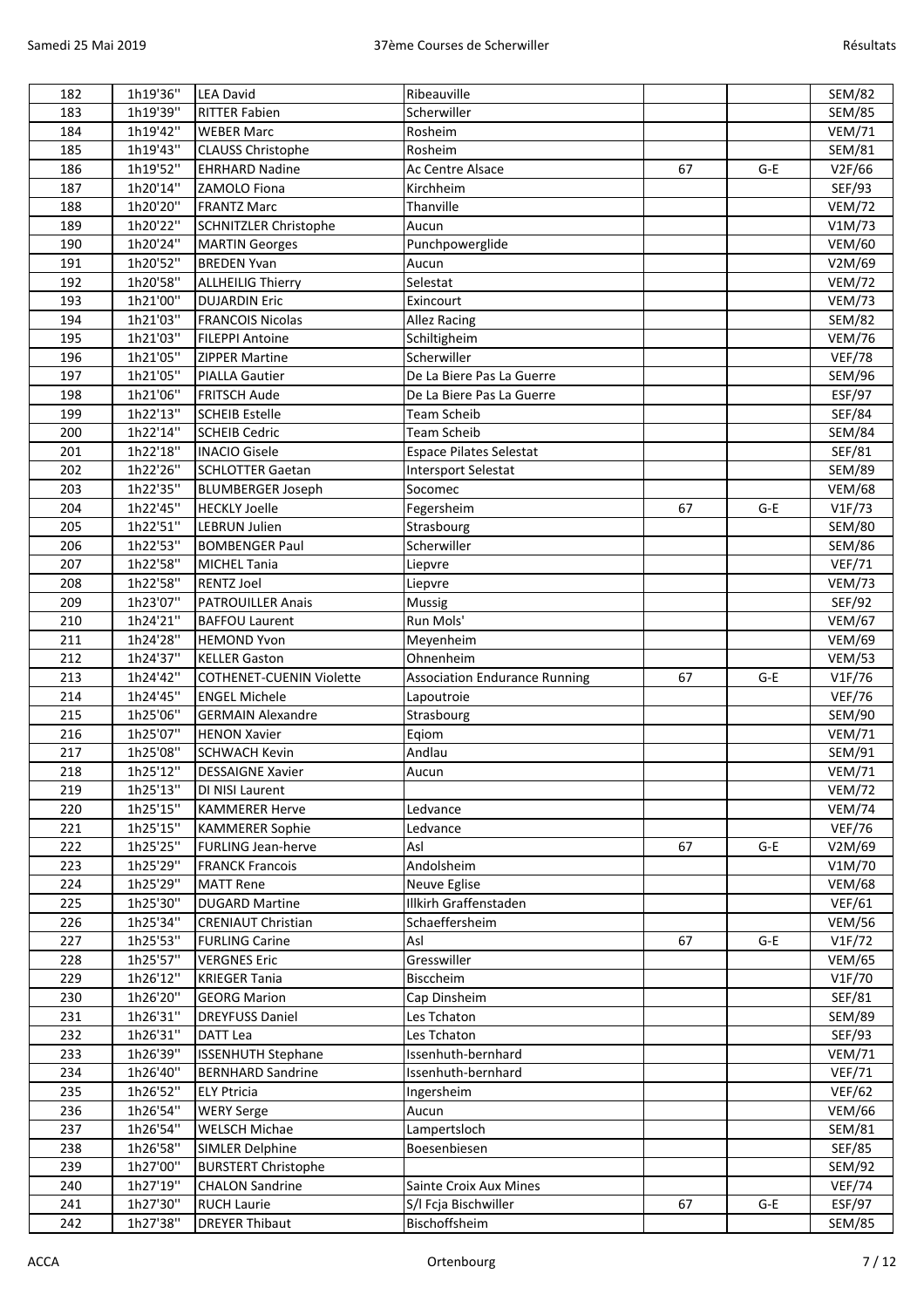| 243 | 1h28'05" | <b>HENRY Alicia</b>              | Asptt Mulhouse                     | 68 | $G-E$ | <b>SEF/88</b> |
|-----|----------|----------------------------------|------------------------------------|----|-------|---------------|
| 244 | 1h28'36" | <b>STUTZ Patrick</b>             | S/I Ill Bruche Lingo               | 67 | $G-E$ | V2M/63        |
| 245 | 1h28'37" | <b>BOILEAU Michel</b>            | Scherwiller                        |    |       | <b>VEM/46</b> |
| 246 | 1h28'38" | <b>WEISS Genevieve</b>           | Les Weiss                          |    |       | <b>VEF/73</b> |
| 247 | 1h28'38" | <b>WEISS Arnaud</b>              | Les Weiss                          |    |       | <b>VEM/72</b> |
| 248 | 1h29'05" | <b>LENGES Marc</b>               | Scherwiller                        |    |       | <b>VEM/72</b> |
| 249 | 1h29'07" | <b>LEIBEL Leonie</b>             | Les Gazelles                       |    |       | ESF/99        |
| 250 | 1h29'07" | LOUSSOUARN Erwan                 | Les Gazelles                       |    |       | ESM/98        |
| 251 | 1h29'09" | <b>BERNARD Armelle</b>           | La Petite Fosse                    |    |       | <b>VEF/70</b> |
| 252 | 1h29'10" | <b>BERNARDIN Stephanie</b>       | Les Guepards                       |    |       | <b>SEF/83</b> |
| 253 | 1h29'13" | <b>BERNARDIN Mathieu</b>         | Les Guepards                       |    |       | <b>SEM/81</b> |
| 254 | 1h29'24" | <b>MEZIANE Stephanie</b>         | S/I Fegersheim Athletisme          | 67 | $G-E$ | VIF/73        |
| 255 | 1h29'37" | ROUSSEL Pierre marie             | Aucun                              |    |       | <b>SEM/87</b> |
| 256 | 1h29'38" | <b>HAAB Claire</b>               | Aucun                              |    |       | SEF/89        |
| 257 | 1h29'40" | <b>BELLEMBOIS Sabine</b>         | Selestat                           |    |       | VIF/73        |
| 258 | 1h29'50" | <b>COULON Emilie</b>             | Bergheim                           |    |       | <b>SEF/85</b> |
| 259 | 1h29'59" | <b>BRASSEUR Sylvie</b>           | Friesenheim                        |    |       | VIF/77        |
| 260 | 1h30'05" | <b>NUSSBAUMER Timothee</b>       | Kintzheim                          |    |       | <b>SEM/84</b> |
| 261 | 1h30'06" | <b>CIRE Jonathan</b>             | Aumetz                             |    |       | SEM/95        |
| 262 | 1h30'13" | KAISER WETZEL Sandra             | Aucun                              |    |       | <b>VEF/69</b> |
| 263 | 1h30'20" | <b>LESAUNIER-SCHEECK Daniele</b> | Sro Obernai                        | 67 | $G-E$ | V2F/60        |
| 264 | 1h30'20" | <b>HUCHELMANN Mariane</b>        | Sr Obernai                         | 67 | $G-E$ | V1F/71        |
| 265 | 1h30'30" | <b>DROUHIN Carole</b>            | Selestat                           |    |       | <b>VEF/73</b> |
|     |          |                                  | Lio Et Anais                       |    |       |               |
| 266 | 1h30'38" | <b>JEHL Anais</b>                |                                    |    |       | SEF/91        |
| 267 | 1h30'39" | <b>FEIL Lionel</b>               | Lio Et Anais                       |    |       | <b>SEM/87</b> |
| 268 | 1h30'48" | <b>ZATKA Gregory</b>             | Les New-yorkais                    |    |       | <b>SEM/82</b> |
| 269 | 1h30'48" | ZATKA Sophie                     | Les New-yorkais                    |    |       | SEF/84        |
| 270 | 1h31'04" | <b>NOM Prenom</b>                | Club                               |    |       | SEM/          |
| 271 | 1h31'07" | <b>FASSEL Lauriane</b>           | Holtzheim                          |    |       | SEF/90        |
| 272 | 1h31'23" | <b>KRETZ Celine</b>              | Les P'tits                         |    |       | <b>VEF/77</b> |
| 273 | 1h31'23" | PETIT Christophe                 | Les P'tits                         |    |       | <b>VEM/73</b> |
| 274 | 1h31'48" | <b>HAUCK Aurelie</b>             | La Saline                          |    |       | SEF/81        |
| 275 | 1h32'01" | <b>SCHMITT Gaelle</b>            | Schaeffler                         |    |       | SEF/81        |
| 276 | 1h32'02" | <b>SCHAFFHAUSER Nicolas</b>      | Scherwiller                        |    |       | <b>VEM/79</b> |
| 277 | 1h32'15" | <b>HUFFLING Valerie</b>          | Hilsenheim                         |    |       | <b>VEF/75</b> |
| 278 | 1h32'15" | <b>BOISRAME Christelle</b>       | Schoenau                           |    |       | <b>VEF/72</b> |
| 279 | 1h32'16" | <b>VILMAIN Claudie</b>           | Voisamies                          |    |       | <b>VEF/71</b> |
| 280 | 1h32'53" | <b>SCHULTZ Christophe</b>        | Team Gros Chat                     |    |       | <b>SEM/87</b> |
| 281 | 1h32'53" | <b>GALLOU Mathilde</b>           | Team Gros Chat                     |    |       | SEF/92        |
| 282 | 1h32'53" | RICHARD Olivier                  | Jac Saint Nicolas                  |    |       | <b>SEM/82</b> |
| 283 | 1h33'03" | <b>GRANDJEAN Coraline</b>        | Crossfit68                         |    |       | SEF/90        |
| 284 | 1h33'11" | MAIO Julien                      | Geispolsheim                       |    |       | SEM/95        |
| 285 | 1h33'17" | <b>KOLLMANN Estelle</b>          | <b>Sport Evasion Centre Alsace</b> |    |       | SEF/84        |
| 286 | 1h33'18" | <b>GLOECKLER Gerard</b>          | <b>Usm Running</b>                 |    |       | <b>VEM/49</b> |
| 287 | 1h33'43" | <b>FIX Sandra</b>                | Fix                                |    |       | <b>VEF/74</b> |
| 288 | 1h33'43" | FIX Christophe                   | Fix                                |    |       | <b>VEM/64</b> |
| 289 | 1h33'55" | <b>LACROIX Noemie</b>            | Aucun                              |    |       | SEF/85        |
| 290 | 1h34'02" | <b>CAISEY Rachel</b>             | Les Doudous                        |    |       | <b>VEF/73</b> |
| 291 | 1h34'02" | <b>TINTINE Nadine</b>            | Ce Wurth                           |    |       | <b>VEF/76</b> |
| 292 | 1h34'03" | JAEGLI Fabrice                   | Les Doudous                        |    |       | <b>VEM/70</b> |
| 293 | 1h34'08" | <b>GODINO Camille</b>            | Ingersheim                         |    |       | SEF/95        |
| 294 | 1h34'25" | <b>HERRMANN Claude</b>           | Herrmann Tp                        |    |       | <b>VEM/71</b> |
| 295 | 1h34'25" | <b>WENDLING Marie paule</b>      | Wendling                           |    |       | <b>VEF/71</b> |
| 296 | 1h34'49" | <b>WALDVOGEL Thierry</b>         | Ebersheim                          |    |       | <b>VEM/60</b> |
| 297 | 1h34'58" | <b>KLEIM Bernadette</b>          | Saint Pierre                       |    |       | V2F/61        |
| 298 | 1h35'21" | <b>DIEBER Carole</b>             | Mutzig                             |    |       | <b>VEF/79</b> |
| 299 | 1h35'51" | PERDREAU Marie-claude            | Sport Evasion Centre Alsace        |    |       | V4F/48        |
| 300 | 1h35'59" | <b>SENGLER Nathalie</b>          | Ac Centre Alsace                   | 67 | $G-E$ | SEF/86        |
| 301 | 1h36'07" | <b>BAUMANN SATORI Laetitia</b>   | Ac Centre Alsace                   | 67 | G-E   | <b>SEF/88</b> |
| 302 | 1h36'21" | ROUSSEL Magali                   | Molsheim                           |    |       | <b>VEF/64</b> |
| 303 | 1h36'38" | <b>OURY Sebastien</b>            | Les Soury                          |    |       | <b>SEM/80</b> |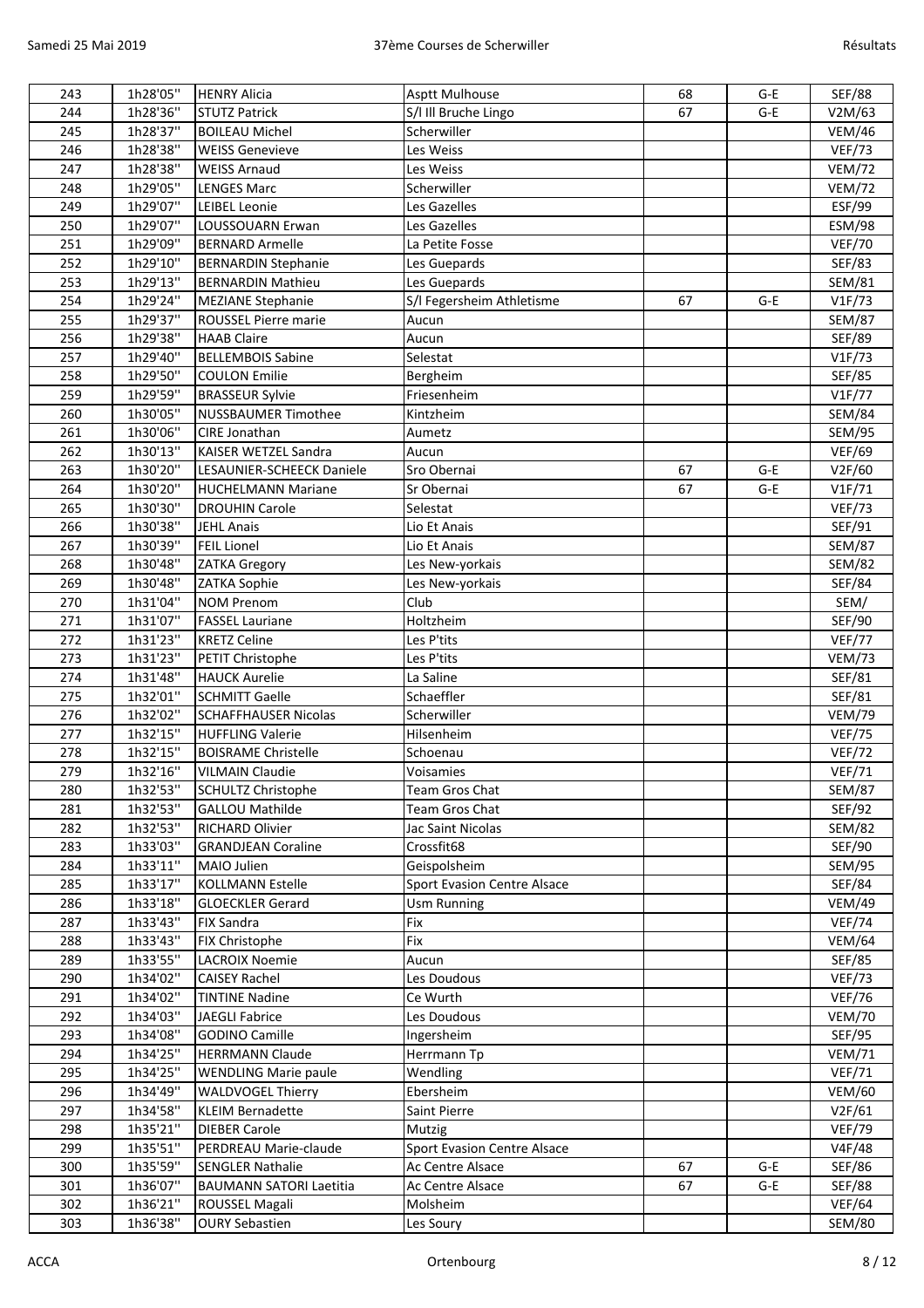| 304 | 1h36'38" | <b>OURY Sophie</b>       | Les Soury                  |    |       | <b>SEF/85</b> |
|-----|----------|--------------------------|----------------------------|----|-------|---------------|
| 305 | 1h36'52" | <b>BONONCINI Nicolas</b> | Ergersheim                 |    |       | <b>VEM/76</b> |
| 306 | 1h36'53" | <b>STERN Lionel</b>      | Ergersheim                 |    |       | <b>VEM/76</b> |
| 307 | 1h38'19" | SAMI Ijaz                | Friesenheim                |    |       | <b>VEM/69</b> |
| 308 | 1h38'48" | <b>GRUSS Mirella</b>     | Ergersheim                 |    |       | SEF/90        |
| 309 | 1h39'06" | LAUGEL Sabrina           | Eqiom                      |    |       | <b>VEF/75</b> |
| 310 | 1h39'08" | <b>CRASSO Valerie</b>    | Orschwiller                |    |       | <b>VEF/76</b> |
| 311 | 1h39'39" | <b>MAIO Marc</b>         | Wintershouse               |    |       | <b>VEM/70</b> |
| 312 | 1h39'49" | <b>GRAMPP Angelique</b>  | Benfeld                    |    |       | <b>VEF/74</b> |
| 313 | 1h40'01" | <b>THIEN Jacky</b>       | Katjack                    |    |       | <b>VEM/74</b> |
| 314 | 1h40'01" | <b>DIERSTEIN Katia</b>   | Katjack                    |    |       | <b>VEF/74</b> |
| 315 | 1h40'09" | <b>MORITZ Cindy</b>      | Crossfit 68                |    |       | <b>SEF/95</b> |
| 316 | 1h40'47" | <b>HERT Stephanie</b>    | Reisling Choucroute        |    |       | <b>VEF/72</b> |
| 317 | 1h40'51" | <b>HERT Laurent</b>      | <b>Riesling Choucroute</b> |    |       | <b>VEM/72</b> |
| 318 | 1h42'00" | LE ROUX Isabelle         | Cs Ibm Strasbourg          | 67 | $G-E$ | V2F/66        |
| 319 | 1h42'01" | LE ROUX Philippe         | Cs Ibm Strasbourg          | 67 | $G-E$ | V2M/63        |
| 320 | 1h42'01" | <b>CUNIN Thierry</b>     | Cs Ibm Strasbourg          | 67 | $G-E$ | V2M/68        |
| 321 | 1h43'17" | <b>THIRION Estelle</b>   | Andlau                     |    |       | <b>VEF/79</b> |
| 322 | 1h43'23" | JEHL Christine           | Andlau                     |    |       | <b>SEF/83</b> |
| 323 | 1h43'50" | <b>DA SILVA Muriel</b>   | Barr                       |    |       | <b>VEF/71</b> |
| 324 | 1h43'50" | DA SILVA Fernando        | Barr                       |    |       | <b>VEM/66</b> |
| 325 | 1h44'03" | <b>FRYE Anne</b>         | Li                         |    |       | <b>VEF/74</b> |
| 326 | 1h44'11" | <b>MARRUCCHI Patrice</b> | Daubensand                 |    |       | <b>SEM/83</b> |
| 327 | 1h44'38" | <b>EHRHARDT Carine</b>   | Gertwiller                 |    |       | SEF/91        |
| 328 | 1h46'35" | <b>DAROCHA Christine</b> | Boersch                    |    |       | <b>VEF/60</b> |
| 329 | 1h47'05" | LEFEBVRE Christophe      | Lefebvre                   |    |       | <b>VEM/77</b> |
| 330 | 1h47'06" | <b>LEFEBVRE Floriane</b> | Lefebvre                   |    |       | <b>SEF/85</b> |
| 331 | 1h47'06" | <b>CAGNAC Melanie</b>    | Utile                      |    |       | <b>VEF/76</b> |
| 332 | 1h47'07" | <b>LOPEZ Frederick</b>   | Utile                      |    |       | V1M/76        |
| 333 | 1h47'42" | <b>ROPA Marine</b>       | Taintrux                   |    |       | ESF/99        |
| 334 | 1h53'17" | <b>BILGER Geraldine</b>  | Team Ceramiq               |    |       | <b>VEF/79</b> |
| 335 | 1h53'30" | <b>MORITZ Maria</b>      | Andlau                     |    |       | <b>VEF/60</b> |
| 336 | 1h53'32" | <b>SONNTAG Angelique</b> | Andlau                     |    |       | SEF/92        |
| 337 | 2h00'40" | <b>MICHEL Muriel</b>     | Andlau                     |    |       | SEF/83        |
| 338 | 2h00'40" | DA SILVA Annie           | Andlau                     |    |       | <b>VEF/65</b> |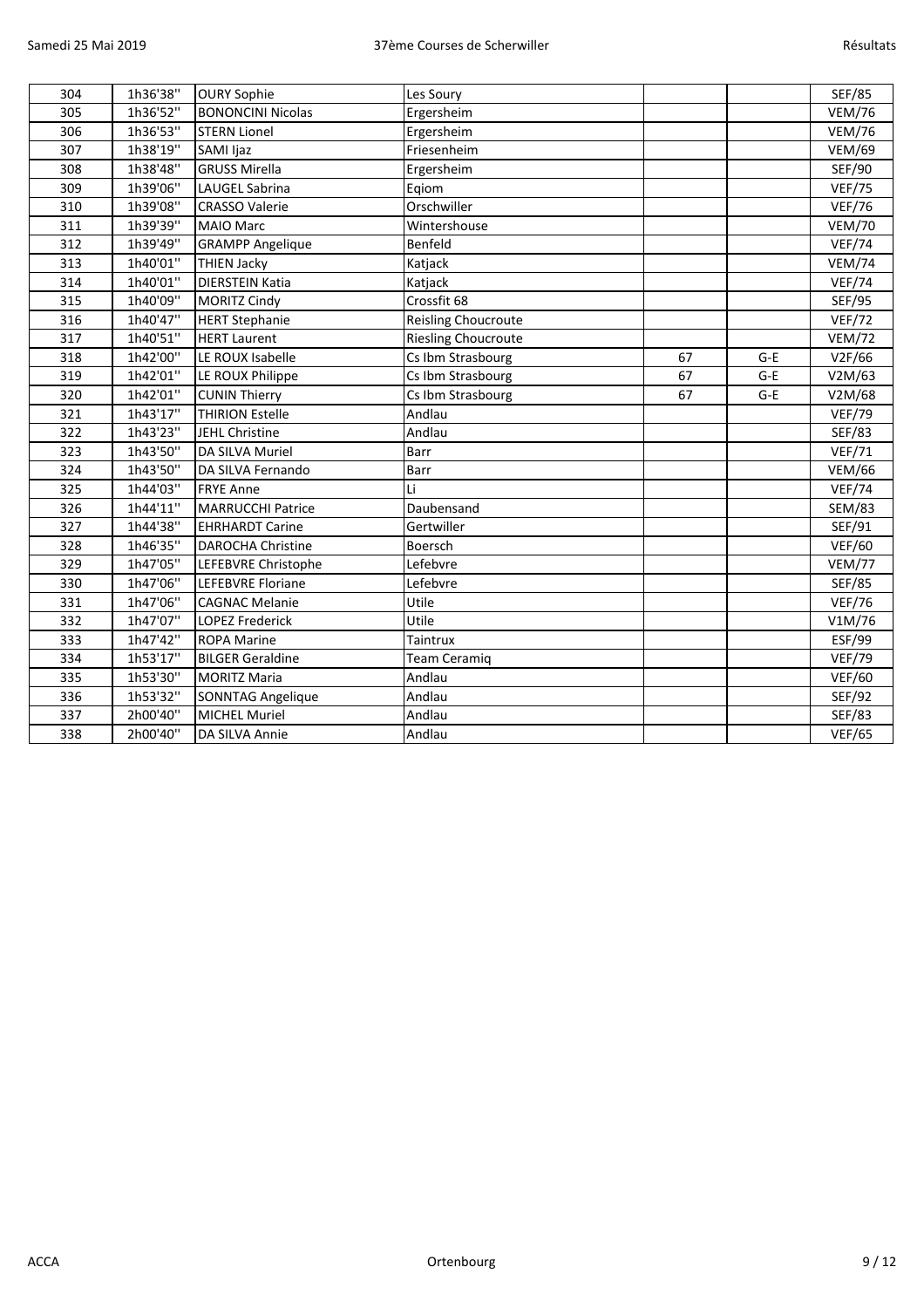## 5 KM DU RIESLING | M | 5 KM DU RIESLING | Chr : M | 5000 m

| $\mathbf{1}$   | 15'34" | <b>TSANG-CHUN-SZE Laurent</b> | Asl La Robertsau                    | 67 | $G-E$ | <b>SEM/94</b>           |
|----------------|--------|-------------------------------|-------------------------------------|----|-------|-------------------------|
| $\overline{2}$ | 15'54" | <b>BENHADDOU Lhoucine</b>     | Avec Epinal                         |    |       | <b>SEM/83</b>           |
| 3              | 16'26" | <b>ALDEBERT Alexandre</b>     | Sr Obernai                          | 67 | G-E   | JUM/01                  |
| $\overline{4}$ | 16'36" | <b>BUCHER Arnaud</b>          | Ac Centre Alsace                    | 67 | G-E   | V1M/77                  |
| 5              | 16'46" | <b>ROPERS Jerome</b>          | <b>Endurance Shop Colmar</b>        | 68 | G-E   | V1M/75                  |
| $\overline{6}$ | 16'55" | <b>FOROOTAN Kevin</b>         | Sr Obernai                          | 67 | G-E   | SEM/91                  |
| $\overline{7}$ | 17'05" | <b>KOEBEL Martin</b>          | Cslnb                               | 68 | G-E   | <b>CAM/02</b>           |
| 8              | 17'10" | <b>KLEINMANN Bruno</b>        | Ac Centre Alsace                    | 67 | $G-E$ | <b>SEH/82</b>           |
| 9              | 17'14" | <b>DILLENSEGER Vincent</b>    | Sr Obernai                          | 67 | G-E   | V1M/71                  |
| 10             | 18'05" | <b>WALTER Erik</b>            | As Ribeauville Athleroute           | 68 | G-E   |                         |
| 11             | 18'08" | <b>FRIEDRICH Christian</b>    | Team Kabbloc/sport 2000             |    |       | <b>SEM/86</b><br>V1M/75 |
| 12             | 18'10" |                               | A.s.l. La Robertsau                 | 67 | $G-E$ |                         |
|                |        | DEREGNAUCOURT Thomas          |                                     |    |       | CAM/02                  |
| 13             | 18'13" | <b>GEORGES Julien</b>         | Aucun                               |    |       | <b>VEM/79</b>           |
| 14             | 18'15" | <b>LOGEL Tom</b>              | Acca                                | 67 | $G-E$ | <b>JUM/00</b>           |
| 15             | 18'16" | <b>HUFFSCHMIDT Florian</b>    | <b>Colmar Marathon Club</b>         | 68 | $G-E$ | <b>SEM/86</b>           |
| 16             | 18'18" | <b>MATT Pierrot</b>           | Ac Centre Alsace                    | 67 | $G-E$ | CAM/02                  |
| 17             | 18'25" | <b>CLEF Emmanuel</b>          | S/I Csl Neuf-brisach                | 68 | $G-E$ | V1M/73                  |
| 18             | 18'30" | <b>HUMMER Aime</b>            | Aucun                               |    |       | CAM/02                  |
| 19             | 18'35" | REISCHMANN Dieter (Ger)       | S/I Csl Neuf-brisach                | 68 | $G-E$ | V1M/72                  |
| 20             | 18'38" | <b>FRITSCH Gabriel</b>        | Sr Obernai                          | 67 | $G-E$ | <b>SEM/89</b>           |
| 21             | 18'40" | ADLER Jean claude             | Riquewihr                           |    |       | <b>VEM/71</b>           |
| 22             | 18'45" | <b>MANGEL Cedric</b>          | Selestat Centre Alsace Triathl      |    |       | <b>VEM/75</b>           |
| 23             | 18'46" | <b>GONCALVES MENDES Alix</b>  | Aucun                               |    |       | SEM/90                  |
| 24             | 18'49" | <b>SCHILLINGER Ludovic</b>    | Sr Obernai                          | 67 | $G-E$ | <b>SEM/84</b>           |
| 25             | 19'05" | <b>ALLARD Charlotte</b>       | Ac Centre Alsace                    | 67 | $G-E$ | CAF/02                  |
| 26             | 19'10" | <b>BINNERT Antoine</b>        | Hindisheim                          |    |       | MIM/05                  |
| 27             | 19'24" | <b>SCHALL David</b>           | Ac Centre Alsace                    | 67 | G-E   | V1M/75                  |
| 28             | 19'27" | <b>BELLEMBOIS Gwendal</b>     | Ac Centre Alsace                    | 67 | G-E   | MIM/05                  |
| 29             | 19'31" | <b>REMY Geiger</b>            | Teamcom                             |    |       | <b>VEM/78</b>           |
| 30             | 19'32" | <b>ARNOLD Lucien</b>          | Barr                                |    |       | <b>SEM/85</b>           |
| 31             | 19'34" | <b>DRION Michel</b>           | Saint Pierre                        |    |       | V2M/68                  |
| 32             | 19'35" | <b>GALIM Ernest max</b>       | Sr Obernai                          | 67 | G-E   | V3M/55                  |
| 33             | 19'39" | BERGER Nduwankesha (Rwa)      | <b>Association Murakoze Neza</b>    |    |       | <b>SEM/82</b>           |
| 34             | 19'42" | <b>GREATTI Didier</b>         | Sr Obernai                          | 67 | G-E   | V1M/74                  |
| 35             | 19'47" | <b>MIRB Nicolas</b>           | Dambach La Ville                    |    |       | <b>SEM/86</b>           |
| 36             | 19'51" | <b>HASELWANDER Marion</b>     | A.s.l. La Robertsau                 | 67 | G-E   | SEF/84                  |
| 37             | 19'52" | <b>CREVOISIER Cyrille</b>     | Lagenccimmo                         |    |       | <b>SEM/84</b>           |
| 38             | 19'55" | <b>WENCKER Stephane</b>       | Holtzheim                           |    |       | <b>VEM/74</b>           |
| 39             | 19'57" | <b>ALLAIS Amaury</b>          | Dinsheim Sur Bruche                 |    |       | MIM/04                  |
| 40             | 20'13" | CAYROU Leonard                | Ac Centre Alsace                    | 67 | G-E   | MIM/04                  |
| 41             | 20'17" | <b>MAHLER Yves</b>            | Aucun                               |    |       | <b>VEM/74</b>           |
| 42             | 20'22" | <b>BELLEMBOIS Gaetan</b>      | Ac Centre Alsace                    | 67 | $G-E$ | CAM/02                  |
| 43             | 20'40" | <b>IGNATOWICZ Lucas</b>       | Le Lievre Et La Tortue              |    |       | <b>SEM/83</b>           |
| 44             | 20'40" | <b>IGNATOWICZ Stephanie</b>   | Le Lievre Et La Tortue              |    |       | <b>SEF/84</b>           |
| 45             | 20'45" | <b>SCHELLINGER Laura</b>      | <b>Cus Habitat Section Duathlon</b> |    |       | SEF/89                  |
| 46             | 20'50" | <b>ALLAIS Gildas</b>          | Cap Dinsheim                        |    |       | V1M/75                  |
| 47             | 20'55" | <b>BASTIAN Jonathan</b>       | <b>Matrat Training</b>              |    |       | <b>SEM/85</b>           |
| 48             | 20'59" | PIECZYNSKI Denis              | Ribeauville                         |    |       | <b>VEM/74</b>           |
| 49             | 21'07" | <b>KUHN Atika</b>             | A.s.l. La Robertsau                 | 67 | G-E   | VIF/73                  |
| 50             | 21'40" | <b>MIRB Mathilde</b>          | Dambach La Ville                    |    |       | SEF/90                  |
| 51             | 21'46" | <b>DEREGNAUCOURT Didier</b>   | A.s.l. La Robertsau                 | 67 | G-E   | V2M/68                  |
| 52             | 21'48" | <b>SCHMITZ Pauline</b>        | Selestat                            |    |       | SEF/93                  |
| 53             | 21'48" | <b>MALAISE Florent</b>        | Acca                                | 67 | G-E   | V1M/79                  |
| 54             | 21'55" | PORTRAIT Pauline              | Ac Centre Alsace                    | 67 | G-E   | MIF/05                  |
| 55             | 22'03" | <b>FREISS Francis</b>         | Team Kabloc                         |    |       | <b>VEM/62</b>           |
| 56             | 22'21" | <b>HUBERTY Julien</b>         | Ac Centre Alsace                    | 67 | G-E   | CAM/03                  |
|                |        |                               |                                     |    |       |                         |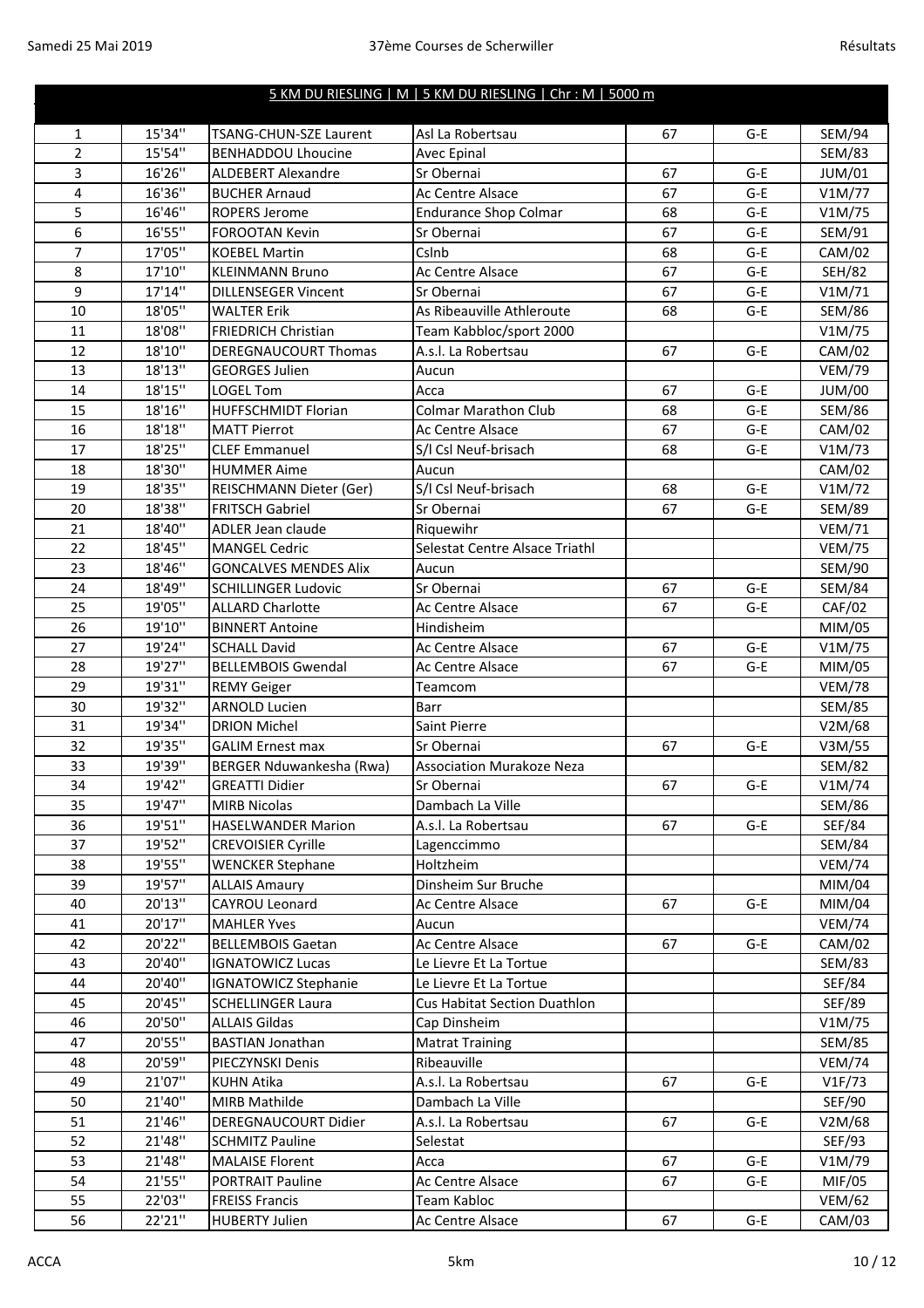| 57  | 22'23"  | <b>BERNARD Michel</b>        | Scherwiller                  |    |       | <b>VEM/76</b> |
|-----|---------|------------------------------|------------------------------|----|-------|---------------|
| 58  | 22'37"  | <b>DOURCHE Vincent</b>       | Strasbourg                   |    |       | <b>SEM/92</b> |
| 59  | 22'59"  | <b>DELACOTE Sebastien</b>    | Orschwiller                  |    |       | <b>SEM/80</b> |
| 60  | 23'08"  | <b>QUOIX Guillaume</b>       | Saint Pierre                 |    |       | <b>VEM/70</b> |
| 61  | 23'16"  | <b>ESCHRICH Claudine</b>     | As Lilly                     |    |       | <b>VEF/76</b> |
| 62  | 23'18"  | <b>HENRY Laurine</b>         | Ac Centre Alsace             | 67 | $G-E$ | CAF/03        |
| 63  | 23'19"  | <b>RINCKEL Bernard</b>       | <b>Team Courir En Alsace</b> |    |       | V3M/55        |
| 64  | 23'26"  | <b>CAILLIAU Simon</b>        | Waltenheim Sur Zorn          |    |       | CAM/02        |
| 65  | 23'29"  | QUOIX Isabelle               | Sr Obernai                   | 67 | $G-E$ | VIF/71        |
| 66  | 23'39"  | <b>METZ Angelina</b>         | Ac Centre Alsace             | 67 | G-E   | MIF/05        |
| 67  | 23'41"  | <b>MARTIN Patrice</b>        | Scherwiller                  |    |       | <b>SEM/80</b> |
| 68  | 24'01"  | <b>KEMPF Lydia</b>           | <b>Colmar Marathon Club</b>  | 68 | G-E   | V2F/69        |
| 69  | 24'03"  | <b>NEDATI Abdel</b>          | Gerstheim                    |    |       | <b>VEM/75</b> |
| 70  | 24'11"  | <b>SCHEEG Olivier</b>        | As Lilly                     |    |       | <b>VEM/74</b> |
| 71  | 24'32"  | <b>GILBERT Pierre</b>        | Athletisme Strasbourg Europe | 67 | $G-E$ | <b>SEM/89</b> |
| 72  | 25'50"  | PELOSO Nicolas               | Klingenthal                  |    |       | <b>ESM/97</b> |
| 73  | 26'07"  | <b>REYMANN Francis</b>       | Aucun                        |    |       | <b>VEM/79</b> |
| 74  | 26'10"  | <b>RITZENTHALER Emma</b>     | Ac Centre Alsace             | 67 | $G-E$ | MIF/04        |
| 75  | 26'22"  | <b>BRUNSTEIN Floriane</b>    | Scherwiller                  |    |       | SEF/94        |
| 76  | 26'29"  | <b>KAUFFMANN</b>             | Epfig                        |    |       | <b>VEF/60</b> |
| 77  | 26'48"  | <b>RAUSCHER Christiane</b>   | S/I Fegersheim Athletisme    | 67 | G-E   | V2F/62        |
| 78  | 26'51"  | <b>SCHALL Fathia</b>         | Ac Centre Alsace             | 67 | $G-E$ | V1F/79        |
| 79  | 26'59"  | <b>BERGER Elodie</b>         | Scherwiller                  |    |       | <b>SEF/83</b> |
| 80  | 26'59"  | <b>BERGER Jerome</b>         | Scherwiller                  |    |       | <b>SEM/80</b> |
| 81  | 28'01"  | <b>SCHALL Ilana</b>          | Ac Centre Alsace             | 67 | G-E   | MIF/04        |
| 82  | 28'04"  | <b>VANHOUTTE Virginie</b>    | Strasbourg                   |    |       | <b>VEF/72</b> |
| 83  | 28'15"  | <b>MARIE Nadine</b>          | Mommenheim                   |    |       | <b>VEF/63</b> |
| 84  | 28'26"  | <b>MAETZ Audrey</b>          | Les Crottes 2 Bik            |    |       | SEF/81        |
| 85  | 28'26"  | <b>COSTER Stephane</b>       | Les Crottes 2 Bik            |    |       | <b>VEM/71</b> |
| 86  | 28'33"  | <b>DELON Christine</b>       | Delon                        |    |       | <b>VEF/71</b> |
| 87  | 28'47"  | <b>DILLENSEGER Angelique</b> | Scherwiller                  |    |       | <b>VEF/70</b> |
| 88  | 28'49"  | <b>HERT Stephanie</b>        | Reisling Choucroute          |    |       | <b>VEF/72</b> |
| 89  | 28'49"  | <b>HERT Laurent</b>          | <b>Riesling Choucroute</b>   |    |       | <b>VEM/72</b> |
| 90  | 28'58"  | <b>STEPHANUS Laurence</b>    |                              |    |       | SEF/81        |
| 91  | 28'59"  | <b>HALICKI Philippe</b>      | Les Poulets                  |    |       | <b>VEM/75</b> |
| 92  | 29'06'' | <b>VOLTZENLOGEL Lou</b>      | Voltzenlogel                 |    |       | CAF/03        |
| 93  | 29'08"  | <b>SIEGEL Aurelie</b>        | Bolsenheim                   |    |       | <b>SEF/84</b> |
| 94  | 29'49"  | <b>SCHMIDT Katia</b>         | Un Pas De Plus               |    |       | <b>VEF/71</b> |
| 95  | 29'49"  | ZAEPFEL Stephane             | Un Pas De Plus               |    |       | <b>VEM/68</b> |
| 96  | 30'21"  | <b>OFFERLE Frederic</b>      | La Team Rocket               |    |       | <b>ESM/98</b> |
| 97  | 30'21"  | <b>CHARROIS Agathe</b>       |                              |    |       | <b>VEF/75</b> |
| 98  | 30'21"  | <b>PLATZ Emeline</b>         | La Team Rocket               |    |       | <b>ESF/98</b> |
| 99  | 30'53"  | <b>HOHNADEL Maud</b>         | Liepvre                      |    |       | <b>SEF/80</b> |
| 100 | 30'57"  | <b>ROTH Anne</b>             | Marlenheim                   |    |       | SEF/81        |
| 101 | 30'59"  | <b>BECK Isabelle</b>         | Les Choupins                 |    |       | <b>VEF/65</b> |
| 102 | 30'59"  | <b>BECK Vincent</b>          | Les Choupins                 | 68 | G-E   | V2M/64        |
| 103 | 31'04"  | <b>HAUCHECORNE Carine</b>    | Eqiom                        |    |       | SEF/86        |
| 104 | 31'05"  | <b>SCHAAL Marie</b>          | Eqiom                        |    |       | SEF/81        |
| 105 | 31'36"  | <b>NOEL Guy</b>              | Aucun                        |    |       | <b>VEM/48</b> |
| 106 | 32'47"  | <b>KACPRZAK Murielle</b>     | Metz                         |    |       | <b>VEF/77</b> |
| 107 | 32'48"  | <b>GASPARINI Marie odile</b> |                              |    |       | <b>VEF/69</b> |
| 108 | 33'20"  | <b>MORIN Marie</b>           | Strasbourg                   |    |       | SEF/92        |
| 109 | 33'21"  | <b>SCHELLINGER Lea</b>       | Mittelbergheim               |    |       | SEF/93        |
| 110 | 34'33"  | <b>COURTOT Isabelle</b>      |                              |    |       | <b>VEF/78</b> |
| 111 | 34'34"  | <b>SCHWAENTZEL Yves</b>      | <b>Tortues Ninjas</b>        |    |       | <b>VEM/74</b> |
| 112 | 34'54"  | <b>BOUCHARA Laure</b>        | Bolsenheim                   |    |       | SEF/84        |
| 113 | 38'34"  | <b>GASPARINI Claire</b>      |                              |    |       | SEF/96        |